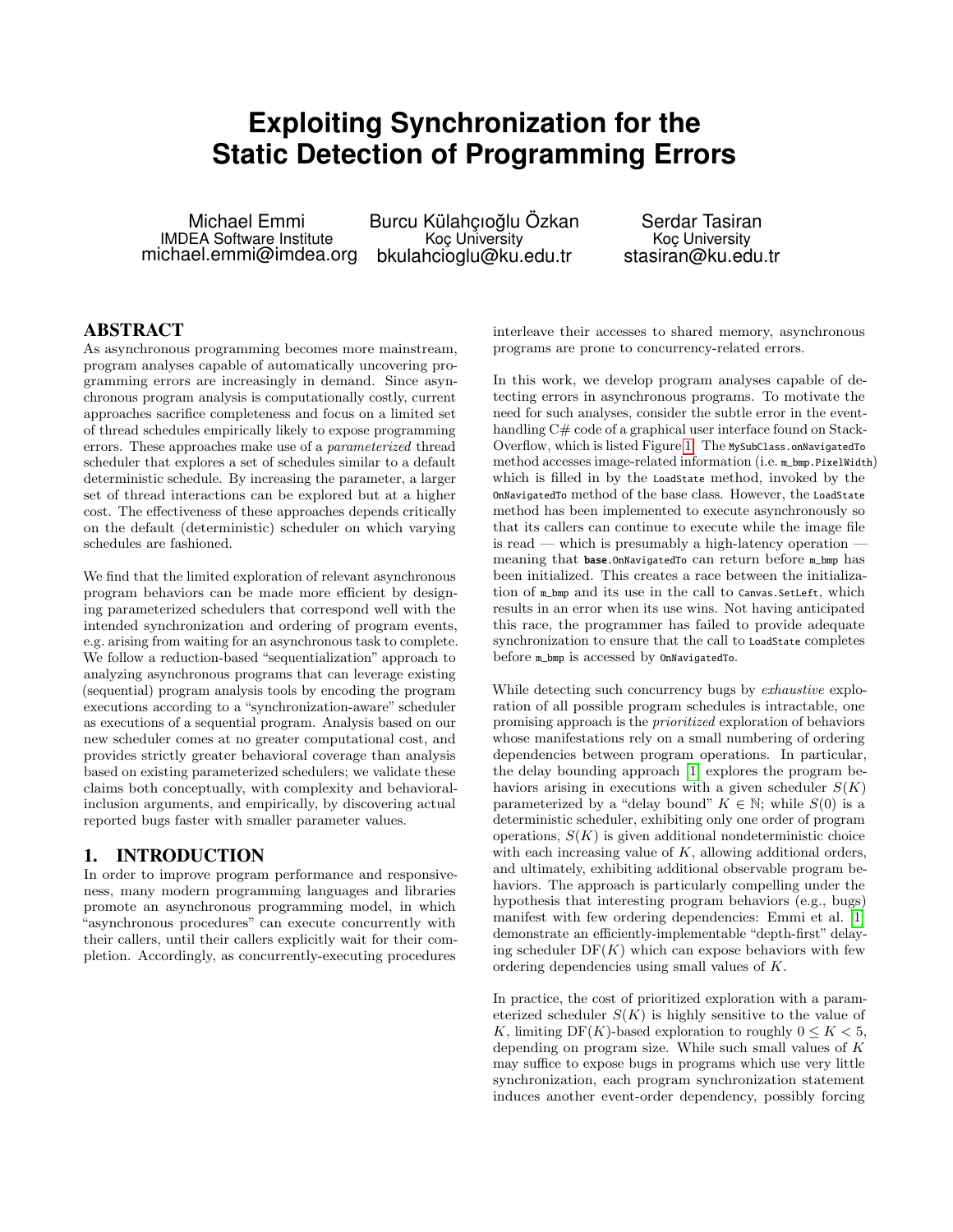```
// MySubClass
BitmapImage m_bmp;
protected override async void OnNavigatedTo ( NavigationEventArgs e)
{
  base. OnNavigatedTo (e);
  await PlayIntroSoundAsync ();
  image1.Source = m_bmp;
  Canvas.SetLeft(image1 , Window.Current.Bounds.Width - m_bmp. PixelWidth );
}
protected override async void LoadState (Object nav, Dictionary <String, Object> pageState)
{
  m_bmp = new BitmapImage();
  var file = await StorageFile . GetFileFromApplicationUriAsync ("ms -appx :/// pic.png");
  using (var stream = await file. OpenReadAsync ())
    await m_bmp. SetSourceAsync (stream);
}
// base class
class LayoutAwarePage : Page
{
  protected override void OnNavigatedTo ( NavigationEventArgs e)
  {
                 \frac{1}{2}...
    this. LoadState (e.Parameter , null);
  }
}
```
<span id="page-1-0"></span>Figure 1: This code contains a subtle bug due to a race condition on the m\_bmp field.

 $DF(K)$  to further deviate from its natural deterministic order by increasing K. For instance, if  $DF(K)$ 's default schedule encounters a statement which acquires a lock held by another thread, then  $DF(K)$  must spend one of its K delays in order to execute the other thread and eventually progress past the lock acquisition. In the context of asynchronous programs, e.g., using  $C\#$ 's asynchronous methods,  $DF(K)$ must spend one if its  $K$  delays to advance past a statement which waits for a non-completed task to complete. It follows that program behaviors which can appear only after a high number of synchronization statements carry a high number of event-order dependencies, which ultimately may be exercised by  $DF(K)$  only for large values of K. As the cost of program exploration with  $DF(K)$  is sensitive to K, the discovery of such behaviors may require an unreasonable amount of computing resources.

In this work we demonstrate a delaying scheduler  $DFW(K)$ for which the cost of exploration is not tied to program synchronization, and yet which still enjoys  $DF(K)$ 's strengths, in particular:

- Sequentialization The program executions allowed by  $DFW(K)$  can be simulated by a sequential program with nondeterministically-chosen data values.
- Low Complexity The reachability problem finitedata programs restricted to  $DFW(K)$  executions is NP-complete<sup>[1](#page-1-1)</sup> in  $K$ .

However, unlike  $DF(K)$ , the  $DF(W(K))$  scheduler explicitly takes program synchronization into account in its scheduling decisions, so that event-order dependencies arising from synchronization statements do not force  $K$  to increase. Effectively, this means that  $DFW(K)$  provides strictly greater behavioral coverage than  $DF(K)$  at virtually no additional cost.

Our contributions and outline are:

- §[2](#page-2-0) A formal semantics of asynchronous programs with synchronization.
- $§3$  $§3$  A formal description of the DFW(K) scheduler, and comparison with  $DF(K)$ .
- $§4$  $§4$  A "compositional semantics" for DFW $(K)$ , which fosters sequentialization.
- $§5$  $§5$  A code translation encoding DFW(K) executions as a sequential program.
- $§6$  $§6$  NP-completeness of reachability under DFW $(K)$  for finite data programs.
- $\S7$  $\S7$  An empirical comparison: DFW(K) finds bugs faster, with smaller K.

In theory, every program behavior observable with  $DF(K)$ is also observable with  $DFW(K)$  for any K, yet the reverse is untrue: for any  $K_0$  there exist programs whose sets of behaviors observable with  $DFW(K_0)$  are not all observable with  $DF(K)$  for any K; Section [3](#page-3-0) demonstrates this fact. Empirically, Section [7](#page-6-1) demonstrates that our sequentialization of  $DFW(K)$  is more effective than  $DF(K)$  in finding bugs in real code examples as the number of synchronization operations grows.

While our development is centered around a simple programming model with asynchronous procedure calls, and "wait" statements which block until the completion of a given asynchronous call, our technical innovations also apply to other asynchronous programming primitives provided by widely-used programming languages, such as the partiallysynchronous procedure calls of  $C#^2$  $C#^2$  and the wait-for-all

<span id="page-1-1"></span><sup>1</sup>This complexity assumes program variables are fixed in number and size.

<span id="page-1-2"></span> ${}^{2}\text{In C#}$ , executing an "await" inside of a procedure returns control to the caller, executing the remaining continuation asynchronously.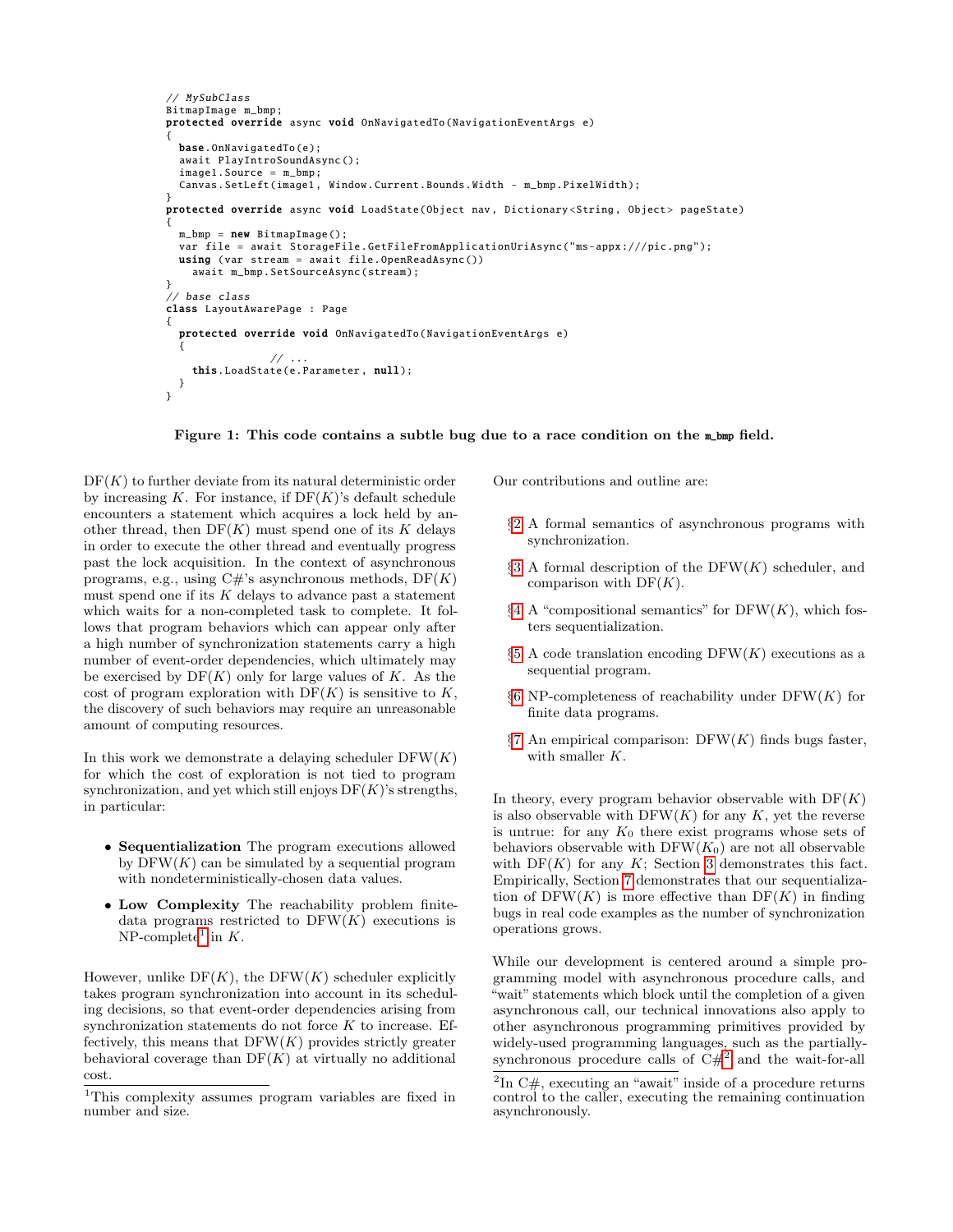synchronization barriers of, e.g., Cilk and X10. We believe that the same principles would also apply for other synchronization mechanisms such as semaphores and locks.

# <span id="page-2-0"></span>2. ASYNCHRONOUS PROGRAMS

In order to develop our theory around synchronization-aware schedulers, we introduce a formal model of asynchronous programs with asynchronously executing procedure calls, and blocking wait-for-completion synchronization. When a procedure is called asynchronously, control returns immediately to the caller, who may store a task identifier with which to refer to the procedure instance, which we henceforth refer to as a task. The newly-created task then executes concurrently with the caller, possibly accessing the same set of global program variables concurrently. While we suppose for simplicity that task identifiers are not stored in global program variables, we do allow task identifiers to be stored in procedure-local variables, passed as arguments to called procedures, and returned from procedure calls. A task identifier i may be used to block the execution of another task  $j$  until task  $i$ completes, at which point the task's result may be stored in a program variable. Together these features comprise an expressive model of concurrent programs which corresponds closely to the features in a diverse range of programming languages including C#, Cilk, and X10.

Syntacticly, a program is a set of global variable declarations, along with a set of procedure declarations whose statements are given by the grammar:

$$
s ::= s; s |
$$
 assume  $e |$  skip  $|$  if  $e$  then  $s$  else  $s |$  while  $e$  do  $s$   $|$   $x := e |$  call  $x := p e |$  return  $e$   $|$  **async**  $x := p e |$   $x :=$  wait  $e$ 

Here,  $x$  ranges over the set Vars of program variables,  $p$ ranges over procedure names, and e ranges over program expressions — whose grammar we leave unspecified. The set of program values Vals includes the set IDs of task identifiers, including a special polymorphic nil value ⊥. We assume program expressions are statically typed, that each taskidentifier typed expression evaluates to a single value  $i \in \mathsf{IDs}$ , and that each non-identifier typed expression evaluates to a set of values  $V \subseteq (Vals \setminus IDs)$ . Furthermore, we suppose that the set of program expressions contains  $\star$ , which can evaluate to any non-identifier program value, and that each program contains a single entry-point procedure named main.

Aside from the usual sequential programming statements, we include the statement **async**  $x := p e$  which creates a new task to execute procedure p with argument e, storing its identifier in the procedure-local variable  $x$ , and the statement  $x := \text{wait} e$ , which blocks execution until the task  $i \in$  IDs referenced by e completes, at which point the result which  $i$  returns is assigned to the variable  $x$ . Furthermore, to facilitate our translations of programs into sequential programs with nondeterministically-chosen values, which appear in later sections, we include the **assume**  $e$  statement, which proceeds only if the expression  $e$  evaluates to **true**, and the nondeterministic assignment  $x := \star$ .

A frame  $f = \langle \ell, s \rangle \in$  Frames is a valuation  $\ell : \mathsf{Vars} \to \mathsf{Vals}$  to procedure-local variables, along with a statement  $s \in$  Stmts describing the entire body of a procedure that remains to be executed;  $s_p$  denotes the statement body of procedure p. A task  $t = \langle i, w, v \rangle$  is an identifier  $i \in \mathsf{IDs}$ , along with a procedure frame stack  $w \in$  Frames<sup>\*</sup>, and a result value  $v \in (V_{\mathsf{a}} | s)$ . We say a task  $t = \langle i, w, v \rangle \in \mathsf{T}_{\mathsf{a}}$  is completed when  $v \neq \perp$ , and we maintain that  $v = \perp$  if and only if  $w = \varepsilon^3$  $w = \varepsilon^3$ ; we refer to t as the root task  $i = \bot$ . A task pool is a set  $m \subseteq$  Tasks in which no two tasks have the same identifier. A *configuration*  $c = \langle q, m \rangle \in$  Configs is a valuation  $g:$  Vars  $\rightarrow$  Vals to the global program variables, along with a task pool m.

To reduce clutter in our definition of program semantics, we define a notion of contexts. A statement context S is a term derived from the grammar  $S ::= \diamond | S; s$ , where  $s \in$  Stmts. We write  $S[s]$  for the statement obtained by substituting a statement s for the unique occurrence of  $\circ$  in S. Intuitively, a context filled with s, e.g.,  $S[s]$ , indicates that s is the next statement to execute in the statement sequence  $S[s]$ . Similarly, a task context  $T = \langle l, S \rangle \cdot w$  is a frame sequence in which the first frame's statement is replaced with a statement context, and we write  $T[s]$  to denote the frame sequence  $\langle l, S[s]\rangle \cdot w.$ 

Figure [2](#page-3-1) defines an operational program semantics via a set of transition rules on program configurations; Appendix [A](#page-9-0) lists the remaining transition rules for the usual sequential program statements. The Call rule invokes a procedure by adding a new procedure frame on top of the procedure frame stack. The Async rule adds a newly-crated task to execute an asynchronously called procedure to the task pool, and stores its task task identifier (in a procedure-local variable). The CONTINUE rule progresses past a **wait** statement when the waited task is already completed, assigning its return value into the result variable. The COMPLETE rule completes a task which returns from its bottommost procedure frame, while the RETURN assigns the return value of a non-bottom procedure frame to the caller's result variable.

The *initial configuration*  $c_0 = \langle g_0, m_0 \rangle$  of a program P is the valuation  $g_0$  mapping each global variable of P to  $\perp$ , along with a task pool  $m_0$  containing a single root task  $\langle \perp, \langle \ell_0, s_{\text{main}} \rangle, \perp \rangle$  such that  $\ell_0$  maps each variable of the main procedure to  $\bot$ . A final configuration  $\langle g, m \rangle$  is a valuation g along with a task pool  $m$  in which all tasks are completed: for all  $\langle -, \rangle, v \in m, v \neq \bot$ . An execution of a program P to  $c_j$  is a configuration sequence  $\xi = c_0 c_1 \dots c_j$  starting from the initial configuration  $c_0$  such that  $c_i \rightarrow c_{i+1}$  for  $0 \leq i \leq j$ ;  $\xi$  is called *finalized* when  $c_j$  is final. We define  $R(P)$  as the set of global valuations reached in finalized executions of  $P$ , i.e.,  $R(P) = \{g : c_0 \to \ldots \to \langle g, \_ \rangle \}$  is finalized  $\}$ .

Our definition of the reachable valuations  $R(P)$  is purposely restricted to final configurations due to our inclusion of nondeterministic expressions and the assume statement, which are needed by our sequentializations in the following sections. This definition of  $R(P)$  does not lose any generality since any program can be transformed into one in which any configuration can reach a completed configuration with the same global valuation, e.g., by adding a exit flag to simulate the control flow of an uncaught program exception [\[2\]](#page-8-1).

<span id="page-2-1"></span><sup>&</sup>lt;sup>3</sup>We denote the empty sequence with  $\varepsilon$ .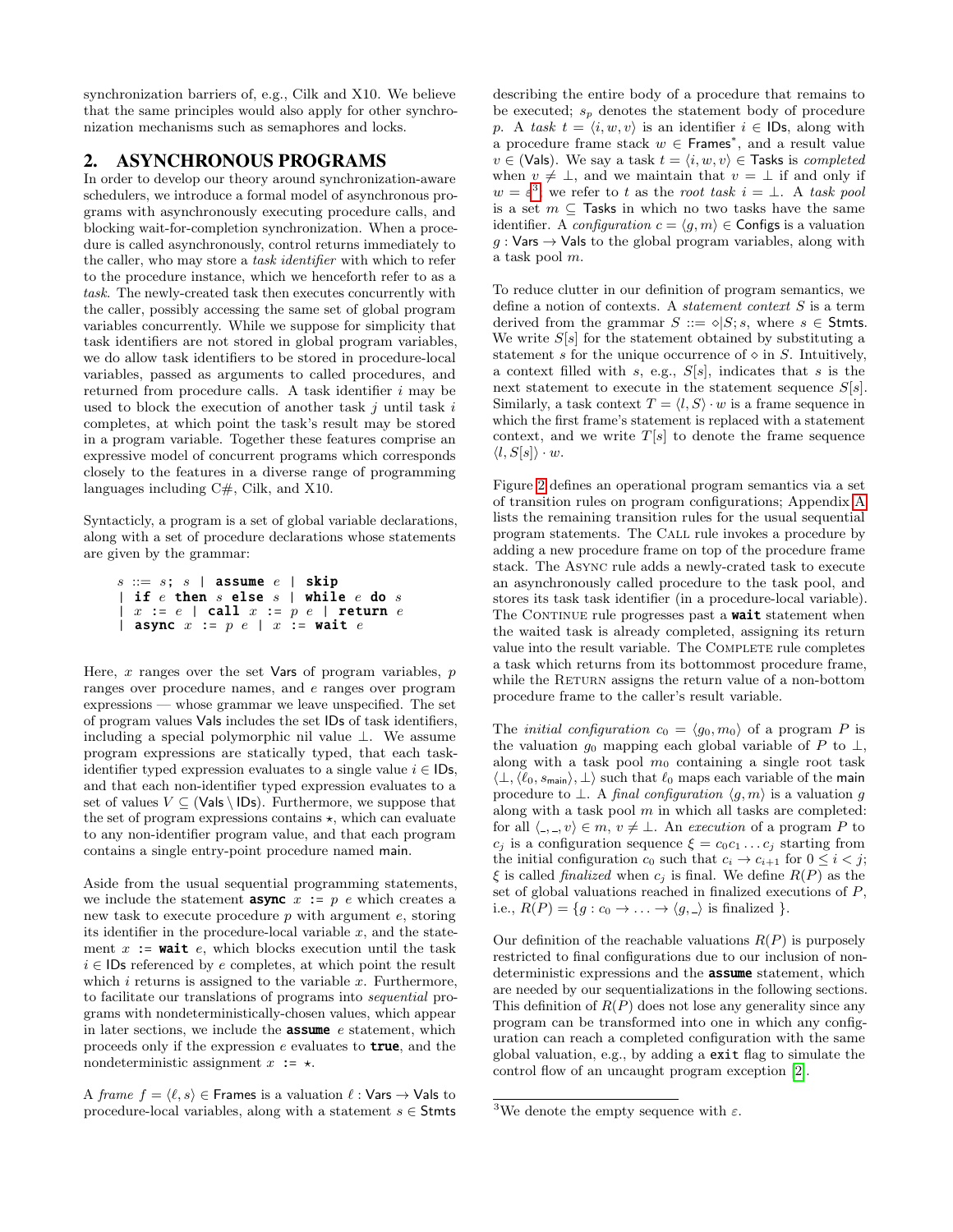$$
\ell \in e(g, M) \qquad f = \langle \ell, s_p \rangle
$$
  

$$
\langle g, m \cup \{ \langle i, T[\textbf{call } x := p \ e], v \rangle \} \rangle \rightarrow \langle g, m \cup \{ \langle i, f \cdot T[x := \bot], v \rangle \} \rangle
$$

COMPLETE

Async

 $C_{\Lambda T}$ 

$$
\ell \in e(g, M) \qquad f = \langle \ell, s_p \rangle \qquad j \text{ is fresh}
$$

$$
\langle g, m \cup \{ \langle i, T[\text{async } x := p \ e], v \rangle \} \rangle \rightarrow \langle g, m \cup \{ \langle i, T[x := j], v \rangle, \langle j, f, \bot \rangle \} \rangle
$$

CONTINUE

$$
\frac{j = e(g, T) \qquad \langle j, \_ v \rangle \in m \qquad v \neq \bot \qquad \qquad f = \langle \ell, S[\textbf{return } e] \rangle \qquad v \in e(g, \ell) \tag{g, m \cup \{(i, T[x := \textbf{wait } e], \bot) \}) \rightarrow \langle g, m \cup \{(i, T[x := v], \bot) \} \rangle} \qquad \frac{f = \langle \ell, S[\textbf{return } e] \rangle \qquad v \in e(g, \ell) \tag{h, f, \bot} \}
$$
\n
$$
\text{RETURN}
$$

$$
\frac{f = \langle \ell, S[\text{return } e] \rangle \qquad v \in e(g, \ell)
$$

$$
\langle g, m \cup \{ \langle i, f \cdot T[x := \_], \bot \rangle \} \rangle \rightarrow \langle g, m \cup \{ \langle i, T[x := v], \bot \rangle \} \rangle
$$

### <span id="page-3-1"></span>Figure 2: Transition rules over program configurations.

# <span id="page-3-0"></span>3. THE DFW SCHEDULER

The asynchronous program semantics of the previous section are defined with respect to an implicit task scheduler, which enables any non-completed task to execute at any time. Computing the reachable global valuations  $R(P)$  of arbitrary programs P is costly. One compelling approach for lowering the cost of program exploration is by considering specialized "delay bounded" schedulers with limited nondeterminism [\[1\]](#page-8-0). In this section, we provide a formal operational characterization of Emmi et al.'s K-delay bounded depth-first scheduler  $DF(K)$  [\[1\]](#page-8-0), as well as our novel "synchronization-aware" variation  $DFW(K)$ .

A scheduler  $\Psi = \langle Q, q_0, \delta, \pi \rangle$  is a set Q of states with initial state  $q_0 \in Q$ , a transition function  $\delta: Q \times ((\mathsf{IDs} \times \mathsf{Configs}^2) \cup$  $\{\varepsilon\}) \rightarrow Q$ , and a task-selection predicate  $\pi : Q \rightarrow$  IDs. Intuitively, a scheduler state  $q \in Q$  determines the task  $\pi(q) \in \mathsf{IDs}$  which is enabled to make a transition. The non-deterministic scheduling choices made by schedulers are represented using a  $\varepsilon$  transition in which the states of tasks do not change, but the scheduler state may. We say the scheduler is *deterministic* when  $\delta(q, \varepsilon) = q$  for all  $q \in Q$ . An  $\Psi$ -execution is an execution  $c_0c_1 \ldots c_j$  such that there exists a sequence  $q_0q_2 \ldots q_{j'} \in Q^*$  and a monotonic injection  $f : j \to j'$  such that for each transition  $c_i \to c_{i+1}$  of task  $u_i$ , for  $0 \leq i < j$ , we have  $u_i \in \pi(q_{f(i)})$ , and  $\delta(q_{f(i)}, u_i, c_i, c_{i+1}) =$  $q_{f(i)+1}$ ; additionally,  $q_{i+1} = \delta(q_i, \varepsilon)$  for  $0 \leq i < j'$  where  $i \notin$ range(f). We define  $R(P, \Psi)$  as the set of global valuations reached in finalized Ψ-executions of P.

We define both the  $DF(K)$  and  $DFW(K)$  schedulers over states which represent the ordered tree of tasks of an execution, in which the children of each node  $i$  are the tasks which task i called, in the order in which they are called. Formally, the Depth-First Scheduler [\[1\]](#page-8-0) is the scheduler  $DF(K) = \langle Q, q_0, \delta, \pi \rangle$  such that

Q is the set of vertex-labeled trees  $\langle V, E, \lambda, d \rangle$  with with vertices  $V \subset$  IDs, edges E, and labeling function  $\lambda$ :  $V \to (\{\mathsf{R},\mathsf{C}\}\times\mathbb{N})$ , assigning each vertex  $\lambda(i) = \langle b, k \rangle$ a Ready or Completed status b and a round number  $k \in \mathbb{N}$ , along with a *delay counter*  $d \in \mathbb{N}$ .





<span id="page-3-2"></span>Figure 3: (a) A tree of the  $DF(K)$  scheduler enabling task  $i$ , showing  $i'$  ancestors  $(A)$ , descendants  $(D)$ , and the left  $(L)$  and right  $(R)$  descendants of i's ancestors. As i is enabled, each node in  $A \cup L$  is either completed or has round > k, and each ndoe in  $D \cup R$ is either completed or has round  $\geq k$ . (b) When task i posts j, DF(K) adds ( $j \mapsto R, k$ ) as the rightmost child  $of *i*$ .

- $\pi(q)$  is the singleton set containing the least, in depth-first order, minimal-round ready vertex as in Figure [3\(](#page-3-2)a), or  $\emptyset$  when q does not contain such a vertex.
	- $\delta(q,\varepsilon)$  is obtained from q by incrementing the delay counter d, and updating the label of vertex  $\pi(q)$  from  $\langle R, k \rangle$  to  $\langle R, k + 1 \rangle$ , so long as  $d \langle K; \text{if } d \geq K$ , then  $\delta(q,\varepsilon)=q.$
	- $\delta(q, i, c_1, c_2)$  is obtained from q by adding a rightmost child  $(j \mapsto \langle \mathsf{R}, k \rangle)$  to vertex i, as in Figure [3\(](#page-3-2)b), when  $c_1 \rightarrow c_2$  is an Async transition creating task identifier j, and  $\lambda(i) = \langle \mathsf{R}, k \rangle$ .
	- $\delta(q, i, c_1, c_2)$  is obtained from q by updating the label of vertex i from  $\langle R, k \rangle$  to  $\langle C, k \rangle$  when  $c_1 \rightarrow c_2$  is a COMPLETE transition.
	- $d(q, i, c_1, c_2) = q$  for any other transition  $c_1 \rightarrow c_2$ .

Note that at each step of  $\delta$ , the label of at most one task can change. Furthermore, DF(0) is deterministic.

Intuitively,  $DF(K)$  keeps track of a notion of execution *rounds* from  $0 \dots K$  over which tasks execute, and executes lowest-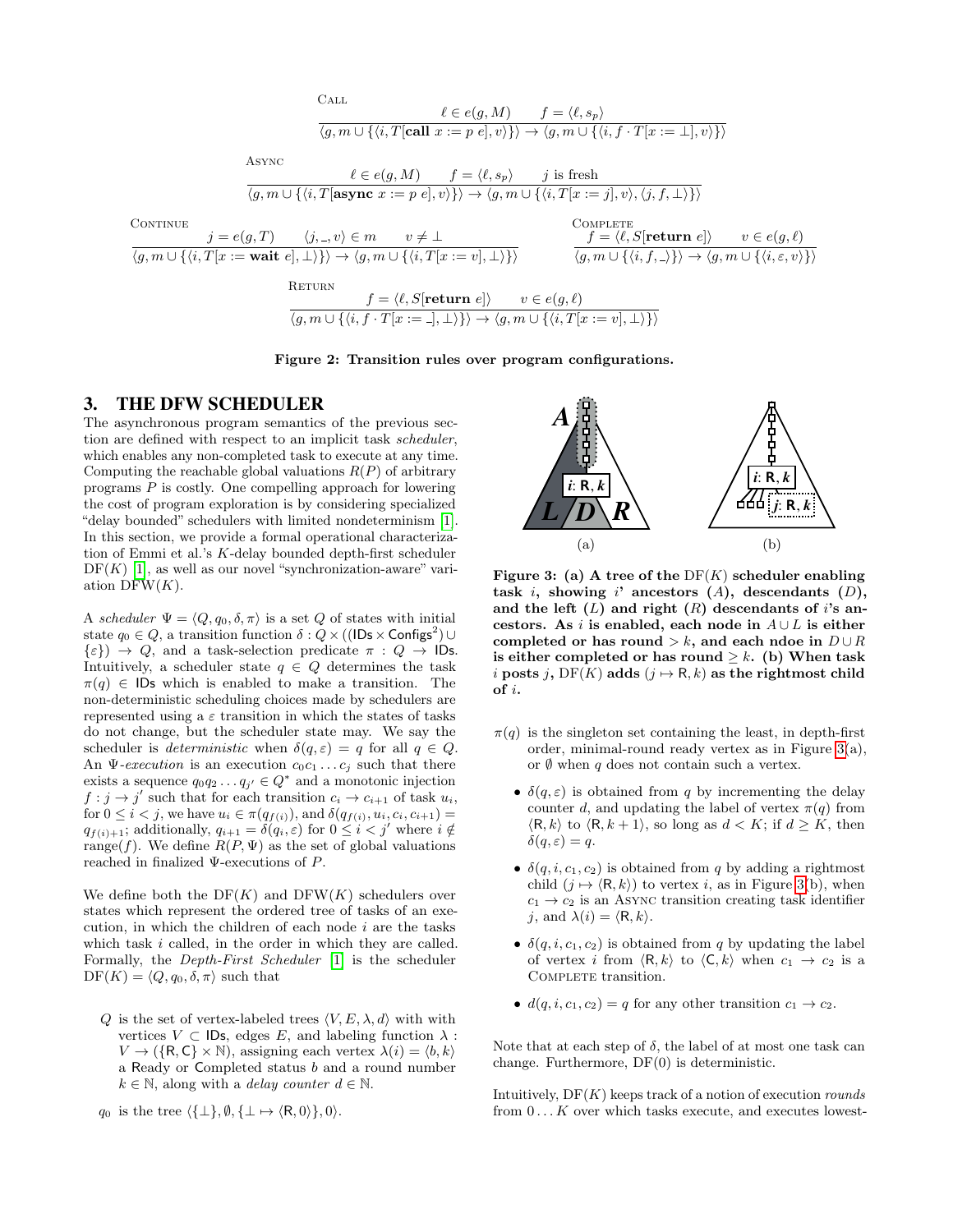```
var i: int;
proc p()
  return i
proc main ()
  var x: task
  var y: int
  i := 0;
  while \star do
    async x := p();
     y := wait x;
i := i + 1
  return
```
<span id="page-4-3"></span>Figure 4: A program whose valuations are all reachable in  $DFW(0)$ , yet are not all reachable in  $DF(K)$ , for any  $K \in \mathbb{N}$ .

round tasks in depth-first order according to the task tree. For instance, DF(0) allows only a single round of execution, and executes each task in depth-first order until either all tasks are completed, or the task currently enabled by DF(0) blocks. DF(1) executes tasks according to the same order, except that the execution of one single task can increment the delay counter, and be postponed to the second round, resuming if and after which all other tasks complete in the first round. Note that when the currently enabled task in  $DF(K)$  is blocked, execution can only progress by advancing the blocked task to a subsequent round, and incrementing the delay counter. As the delay bound  $K \in \mathbb{N}$  is increased, the cost of exploration can greatly increase, as  $DF(K)$  can allow exponentially more schedules.

To avoid increasing the delay bound  $K \in \mathbb{N}$ , which exponentially increases the number of alternate schedules explored, and ultimately increases the cost of exploration, we define a scheduler which does not enable tasks which are blocked waiting for others to complete. We define the  $Synchronization$ -Aware Depth-First Scheduler  $DFW(K) =$  $\langle Q, q_0, \delta, \pi \rangle$  by extending DF(K) with an additional waiting status label W, and defining  $\delta(q, i, c_1, c_2)$  by applying the following post-processing function  $f : (Q \times \textsf{Configs}) \rightarrow Q$ to  $\delta_{\text{DF}}$ :  $\delta(q, i, c_1, c_2) = f(\delta_{\text{DF}}(q, i, c_1, c_2), c_2)$ , where  $f(q, c)$  is obtained from  $q$  by

- updating the label of each  $\langle \mathsf{R}, k \rangle$ -labeled vertex i, such that i is waiting<sup>[4](#page-4-1)</sup> for a  $\langle R/W, \rangle$ -labeled task j in c, to  $\langle W, k \rangle$ .
- updating the label of each  $\langle W, \_\rangle$ -labeled<sup>[5](#page-4-2)</sup> vertex i, such that i is waiting for a  $\langle \mathsf{C}, k \rangle$ -labeled task j in c, to  $\langle \mathsf{R}, k \rangle$ .

Note that at each step of  $\delta$ , the label of at most one task can change due to  $\delta_{\text{DF}}$ , and the label of at most one task can change status to W due to  $f$ , though multiple labels can change status from  $W$  to R. Furthermore, DFW $(0)$  is deterministic.

As the following result demonstrates, the  $DFW(K)$  scheduler is strictly more expressive than  $DF(K)$ , in the sense that every global variable valuation which can be reached with  $DF(K)$  can also be reached with  $DFW(K)$ , for all  $K \in \mathbb{N}$ , and that for every  $K_0 \in \mathbb{N}$ , there are programs whose set of valuations reached under  $DFW(K_0)$  cannot be reached by  $DF(K)$  for any finite value  $K \in \mathbb{N}$ ; Figure [4](#page-4-3) illustrates such a program, whose set of reachable valuations under DFW(0) is  $\{i \mapsto n : n \in \mathbb{N}\}\$ , while DF(K) is restricted to  $\{i \mapsto n : n \leq K\}$ , for any  $K \in \mathbb{N}$ . While this example may appear artificial at first, web programs that chain asynchronous calls are, in fact, quite common. If the loop in Figure [4](#page-4-3) were replaced with one that repeats M times, with  $M < K$ , under the DF(K) scheduler, it would not be possible to complete program execution at all, since it would not be possible to move past the K-th iteration.

THEOREM 1.  $R(P, \text{DF}(K)) \subseteq R(P, \text{DFW}(K))$  for all programs P and  $K \in \mathbb{N}$ ; for each  $K_0 \in \mathbb{N}$  there are programs P for which  $\bigcup_K R(P, \mathrm{DF}(K)) \subsetneq R(P, \mathrm{DFW}(K_0)).$ 

# <span id="page-4-0"></span>4. COMPOSITIONAL SEMANTICS

Toward simulating the executions under our  $DFW(K)$  scheduler as the executions of a sequential program, we follow Bouajiani et al.'s intuition of *compositional* executions [\[3\]](#page-8-2) with bounded task interfaces. Intuitively, a task interface is a summary of the effect on global storage of one task and all of its subtasks; literally, an interface is a sequence of global valuation pairs, with each pair summarizing a sequence of execution steps of a task and its subtasks. Compositional executions with bounded-size interfaces generalizes various bounding strategies for limiting concurrent behaviors to facilitate efficient program analysis, including context bounding [\[4,](#page-8-3) [5\]](#page-8-4) and delay bounding [\[1\]](#page-8-0). In what follows we specialize Bouajjani et al.'s notion of compositional execution in order to fix a tight correspondence with the executions permitted by our  $DFW(K)$  scheduler.

A  $(K+1)$  round interface is a map  $I:(K+1) \rightarrow (\text{Vars} \rightarrow \text{Vals})^2$ from natural numbers  $k \in \mathbb{N} : k \leq K$  to pairs  $I(k) = \langle g, g' \rangle$  of global variable valuations; we write  $I(k)$ . in to denote g, and  $I(k)$  out to denote g', and we say I is fresh when  $I(k)$  in =  $I(k)$ .out, for  $0 \leq k \leq K$ . To compose interfaces, we define a partial composition operator  $\oplus$  such that  $I \oplus J$  is defined when  $|I| = |J|$  and  $I(k)$  out  $= J(k)$  in for all  $0 \le k \le |I|$ , in which case  $|I \oplus J| = |I|$  and  $(I \oplus J)(k) = \langle I(k) \ldots, J(k) \ldots \rangle$ for all  $0 \leq k < |I \oplus J|$ . Furthermore, we say an interface I is complete when  $I(k)$ .out =  $I(k + 1)$ .in for  $0 \le k \le |I| - 1$ .

A compositional configuration  $c = \langle g, w, k, d, I, J \rangle$  is a global valuation  $g : \mathsf{Vars} \to \mathsf{Vals}$ , along with a frame sequence  $w \in$  Frames<sup>\*</sup>, a round index  $k \in \mathbb{N}$ , delay counter  $d \in$  $\mathbb N$ , and interfaces I and J. Figure [5](#page-5-1) defines a transition relation  $\rightarrow$  on compositional configurations, and ultimately an interface generation relation  $\rightsquigarrow$ : the relation  $\langle p, v_1, k_1 \rangle \rightsquigarrow$  $\langle I, d, v_2, k_2 \rangle$  indicates that procedure p called with argument  $v_1$  in round  $k_1$ , can return the value  $v_2$ . Furthermore, the effect of executing  $p$  and all of its subtasks, which executed up until round  $k_2$  having spent d delays, is summarized by the interface I.

Intuitively, rather than adding a task to the pool, like the

<span id="page-4-1"></span><sup>&</sup>lt;sup>4</sup>We say *i* is *waiting for j* in  $\langle g, m \rangle$  when  $\langle i, T[x := \textbf{wait } e], \_ \rangle \in m \text{ and } e(g, T) = j.$ 

<span id="page-4-2"></span><sup>&</sup>lt;sup>5</sup>We additionally suppose that  $\delta_{\text{DF}}$  is extended to treat Wlabeled nodes as completed.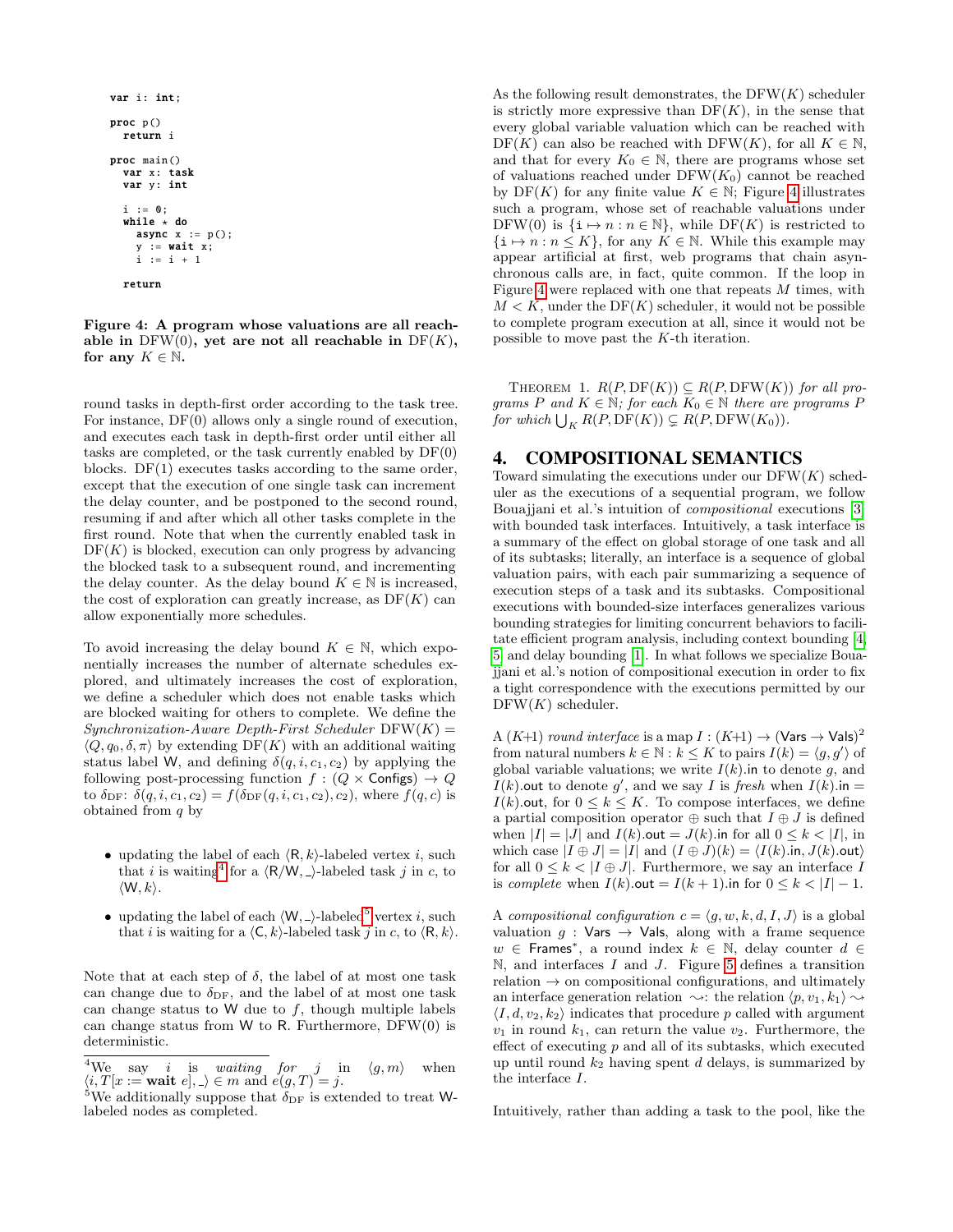$$
\text{C}\text{MAT} \quad \text{C}\text{MAT} \quad \text{C}\text{MAT} \quad \text{C}\text{MAT} \quad \text{C}\text{MAT} \quad \text{C}\text{MAT} \quad \text{C}\text{MAT} \quad \text{C}\text{MAT} \quad \text{C}\text{MAT} \quad \text{C}\text{MAT} \quad \text{C}\text{MAT} \quad \text{C}\text{MAT} \quad \text{C}\text{MAT} \quad \text{C}\text{MAT} \quad \text{C}\text{MAT} \quad \text{C}\text{MAT} \quad \text{C}\text{MAT} \quad \text{C}\text{MAT} \quad \text{C}\text{MAT} \quad \text{C}\text{MAT} \quad \text{C}\text{MAT} \quad \text{C}\text{MAT} \quad \text{C}\text{MAT} \quad \text{C}\text{MAT} \quad \text{C}\text{MAT} \quad \text{C}\text{MAT} \quad \text{C}\text{MAT} \quad \text{C}\text{MAT} \quad \text{C}\text{MAT} \quad \text{C}\text{MAT} \quad \text{C}\text{MAT} \quad \text{C}\text{MAT} \quad \text{C}\text{MAT} \quad \text{C}\text{MAT} \quad \text{C}\text{MAT} \quad \text{C}\text{MAT} \quad \text{C}\text{MAT} \quad \text{C}\text{MAT} \quad \text{C}\text{MAT} \quad \text{C}\text{MAT} \quad \text{C}\text{MAT} \quad \text{C}\text{MAT} \quad \text{C}\text{MAT} \quad \text{C}\text{MAT} \quad \text{C}\text{MAT} \quad \text{C}\text{MAT} \quad \text{C}\text{MAT} \quad \text{C}\text{MAT} \quad \text{C}\text{MAT} \quad \text{C}\text{MAT} \quad \text{C}\text{MAT} \quad \text{C}\text{MAT} \quad \text{C}\text{MAT} \quad \text{C}\text{MAT} \quad \text{C}\text{MAT} \quad \text{C}\text{MAT} \quad \text{C}\text{MAT} \quad \text{C}\text{MAT} \quad \text{C}\text{MAT} \quad \text{C}\text{MAT} \quad \text{C}\text{MAT} \quad \text{C}\text{MAT} \quad \text{C}\text{MAT} \quad \text{C
$$

#### <span id="page-5-1"></span>Figure 5: The compositional program semantics; though we omit them, the rules for the standard sequential statements are straightforwardly derived, according to those in Section [2](#page-2-0) and Appendix [A.](#page-9-0)

Async transition of Section [2,](#page-2-0) the CAsync rule simply combines the interface  $J_2$  of the asynchronously-called task with the accumulated interfaces  $J_1$  of previously-called tasks. The CWAIT rule then, by sequencing the accumulated interface  $J_1$ of previously-called tasks before the current task's interface I, effectively fast-forwards the current task's execution to a point after the execution of the previously-called tasks, and resumes in the round  $k_2$  in which the waited task finished. The CDelay rule simply advances the current task to its next round, spending a single delay. Finally, the Sum-MARY rule defines the interface generation relation  $\sim$  as the composition of the task's internal interface  $I_2$  with the accumulated interfaces  $J_2$  of its subtasks.

We then define  $\tilde{R}(P, K)$  as the set of global valuations labeling the output of completed interfaces of the main procedure:

$$
\tilde{R}(P,K) = \left\{ I[k].\text{out}: \begin{array}{l} \langle \text{main}, \ell_0, 0 \rangle \sim \langle I, \_, \_, k \rangle, \\ |I| = K+1, \text{ and } I \text{ is complete} \end{array} \right\}
$$

This definition allows us to relate the global valuations reachable by executions of  $DFW(K)$  with those reached in our compositional semantics with  $(K+1)$ -round interfaces.

<span id="page-5-2"></span>LEMMA 1.  $R(P, \text{DFW}(K)) = \tilde{R}(P, K)$ .

### <span id="page-5-0"></span>5. SEQUENTIALIZATION

The compositional semantics of the previous section lead to an alternate way to execute asynchronous programs according the  $DFW(K)$  using nondeterministic choice (in the instantiation of fresh task interfaces): rather than adding asynchronously-called tasks to a task pool, we can simply guess the global states that a task will encounter at the beginning of each of its (up to  $K+1$ ) rounds, and obtain one possible  $(K+1)$ -length interface before continuing execution of the calling task. In essence, querying a task for its interface at the point where it is called mimics the same control flow as a procedure call. In this section, we exploit this fact to generate a sequential program  $\Sigma(P, K)$  which simulates a given asynchronous program  $P$  under the DFW $(K)$  scheduler; to obtain the interface of an asynchronously-called task,  $\Sigma(P, K)$ calls the task synchronously, with the nondeterministicallyguessed global states constituting the input values of the task's interface. Figure [6](#page-6-2) lists the statement-by-statement translation  $\Sigma(P, K)$  of a program P; for simplicity, the listed

translation assumes that there is one single global variable g; the extension to multiple global variables is straightforward, by multiplying the G, Guess, Next, and Save variables.

Our sequentialization  $\Sigma(P, K)$  essentially encodes the interfaces of the previous section using the global G, Guess, and Next variables, along with the Save procedure-local variables, and the Init constant of the main procedure. Initially, the root task, defined by the main procedure, guesses the global values it will encounter at the first point at which it either returns, or waits for a task to complete; this value is stored in both Next and Guess, and corresponds to the output values of interface  $I$  in the compositional semantics of Figure [5;](#page-5-1) the input values of  $I$  are stored in Init. If the root procedure encounters a wait statement, then it validates its Guess, advances its state to Next, where its previously-called subtasks have left off, and guesses the next global values at which it will either return or encounter a wait statement; this process corresponds to composing the  $I$  and  $J_1$  interfaces in the CWAIT rule of the compositional semantics, effectively sequencing the effects of previously-called tasks before resuming from the **wait** statement.

The other key interesting aspect of  $\Sigma(P, K)$  is the translation of the async statement. Similar to the sequentialization of the  $DF(K)$  scheduler [\[1\]](#page-8-0), the procedure of an asynchronous task is called synchronously, using the values Next of the global variables effected by previously-called asynchronous procedures; furthermore, the global values guessed to be left behind by the called task are stored into Next, from which subsequently-called tasks will resume.

<span id="page-5-3"></span>While the global values reachable in the K-delay sequentialization  $\Sigma(P, K)$  of a program P are not directly comparable to those of P, since the global variables of  $\Sigma(P, K)$  are  $(K+1)$ -length vectors of values, we can compare values using a projection function  $\varphi$  mapping  $\Sigma(P, K)$ 's configurations to values of P. In particular, we define  $\varphi(c)$  as  $\text{Next}[K](c)$ , i.e., the valuation of the Next vector's last element in  $c$ ; then we define  $R_{\varphi}(P) = {\varphi(c) : c_0 \to \dots \to c$  is finalized. Given this projection, we can show that the set of projected reachable global values in the K-delay sequentialization  $\Sigma(P, K)$ of an asynchronous program  $P$  is precisely equal to the set of values reachable in  $P$  in the K-bounded compositional semantics.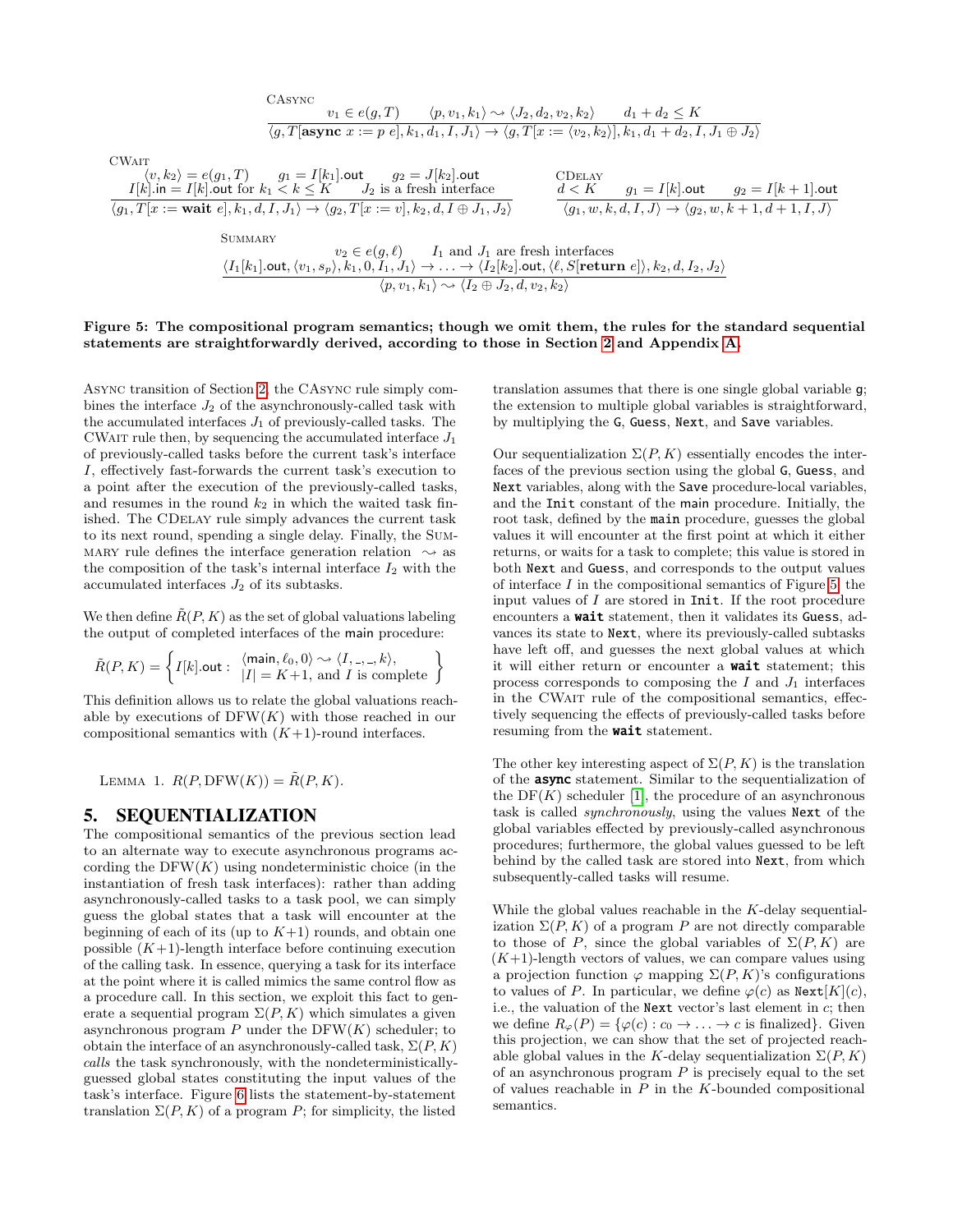```
// translation of var g: T
var G[K+1], Guess[K+1], Next[K+1]: T
// new global declarations
var delays: int
// translation of proc p(1: T) s
proc p(1: T, k: K+1)var Save: ([K+1]: T) * ([K+1]: T);s
// translation of proc main() sproc main ()
  const Init[K+1]: T := G;var k: int := 0;delays := 0;
  Next := Guess := \star;
  s;
  assume G = Guess;
  assume Init[1..K+1] = Next[0..K]// translation of access to g
G[k]
// translation of call x := p ecall (x, k) := p(e, k)// translation of return e
return (e,k)
// translation of async t := p e
Save := (G, Guess);G := Next:Next := Guess := \star;
call t := p(e, k);
assume G = Guess:
G, Guess := Save
// translation of x := waitassume G = Guess;
G := Next;Next := Guess := *;x, k' := t; k := max(k, k')at each possible preemption
\begin{align*}\n \text{if } (\star \& \& \text{delays} < K) \\
 \text{if } (\star \& \& \text{delays} < K)\n \end{align*}delays := delays+1; k := k+1
```
<span id="page-6-2"></span>Figure 6: The K-delay sequentialization  $\Sigma(P, K)$ .

LEMMA 2.  $R_{\varphi}(\Sigma(P, K)) = \tilde{R}(P, K)$ .

Combining Lemmas [1](#page-5-2) and [2,](#page-5-3) we have our equivalence between the valuations reachable in executions of P under the  $DFW(K)$  scheduler with those reachable in executions of the sequential program  $\Sigma(P, K)$ .

THEOREM 2.  $R(P, \text{DFW}(K)) = R(\Sigma(P, K)).$ 

### <span id="page-6-0"></span>6. COMPLEXITY

While Section [3](#page-3-0) establishes that  $DFW(K)$  generally reaches more program variable valuations than  $DF(K)$  does, an obvious concern would be the cost at which it does so. In this section we demonstrate that despite the increased power of  $DFW(K)$  with respect to reachability, the essential cost of exploration is roughly equivalent, in that the reachability problem falls into the same NP-complete class as that of  $DF(K)$ . As is standard in the literature, we focus on the effects on complexity arising from concurrency, factoring out effects arising from data; we thus measure the asymptotic complexity of the global-variable value reachability problem

assuming program variables have finite domains, and that the number of program variables is fixed. Otherwise, general infinite data domains would lead to undecidability, and the exponential number of valuations of a non-fixed number of program variables would interfere with our complexity measurement. Formally, the  $DFW(K)$  value reachability problem asks whether a given global program variable valuation g of a given program P is included in  $R(P, \text{DFW}(K))$ , for a given  $K \in \mathbb{N}$ , written in unary.

NP-hardness follows directly from the NP-hardness of  $DF(K)$ 's reachability problem [\[1\]](#page-8-0), since  $R(P, \text{DF}(K)) = R(P, \text{DF}W(K))$ for programs  $P$  without **wait** statements.

LEMMA 3. The  $DFW(K)$  value reachability problem is NP-hard.

Our proof of NP-membership reduces the problem to value reachability in sequential programs with a fixed number of variables in  $K$ . While this amounts to a sort of sequentialization, our sequentialization of Section [5](#page-5-0) is inadequate, since  $\Sigma(P, K)$  has a *linear* number of program variables in K, evaluating to an exponential number of valuations in  $K$ . The crux of our proof is thus to design a sequentialization which uses only a constant number of additional program variables, independently of K.

LEMMA 4. The  $DFW(K)$  value reachability problem is in NP.

Combining proofs, we have a tight complexity result.

THEOREM 3. The  $DFW(K)$  value reachability problem is NP-complete.

# <span id="page-6-1"></span>7. EMPIRICAL EVALUATION

We evaluate our  $DFW(K)$  scheduler empirically by comparing its sequentialization with an analogously implemented sequentialization of Emmi et al.'s  $DF(K)$  scheduler [\[1\]](#page-8-0); we have implemented both sequentializations in the c2s tool<sup>[6](#page-6-3)</sup>. As the  $DF(K)$  scheduler does not interpret **wait** statements, we pre-process each program given to the  $DF(K)$ -based sequentialization with the translation of Figure [7,](#page-7-0) which outputs an equivalent program without wait statements. Essentially, this program keeps track of whether each task has finished using the global result variable; the translation of each wait statement for a task cannot proceed until its task has completed.

All of our experiments are carried out by applying a sequentialization (either  $DF(K)$ 's or  $DF(W(K)$ 's) on a Boogie code representation<sup>[7](#page-6-4)</sup> of the input asynchronous program, which is fed to the Corral verification engine [\[2\]](#page-8-1) to detect whether an assertion violation can be reached within a given delay bound K.

<span id="page-6-3"></span> $^6$ <https://github.com/michael-emmi/c2s>

<span id="page-6-4"></span> $7Booqie$  is an intermediate verification language  $[6]$ .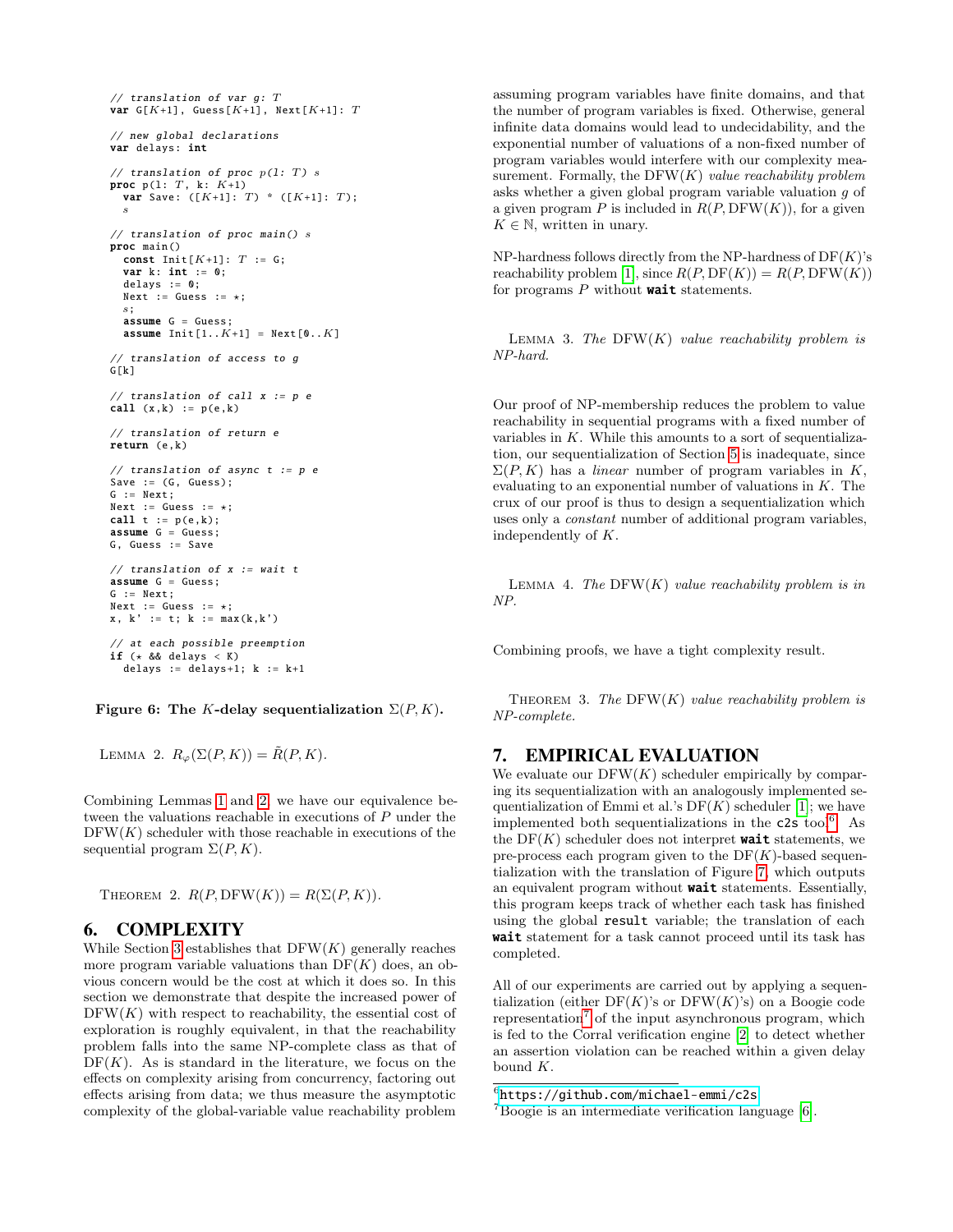```
// new global declarations
var result[int]: T;
var uniqueId: int
// translation of proc p(1: T) s
proc p(1: T, self: int) s
// translation of proc main () s
proc main ()
result := [\perp, \perp, \ldots];
uniqueId := 0;s
// translation of call x := p ecall x := p (e,0)
// translation of return e
result[self] := e;
return e
// translation of async t := p et := ++uniqueId:
async p(e,t)
// translation of x := waitx := result[t]:
assume x = 1
```
<span id="page-7-0"></span>Figure 7: A preprocessing step for the  $DF(K)$  se- $\mathbf{r}_{\text{start}}$  is the form of  $\mathbf{r}_{\text{start}}$  in the  $\mathbf{r}_{\text{start}}$  of  $\mathbf{r}_{\text{start}}$  is a quentialization to remove wait statements.

Our first set of experiments measures the delay bound and total time necessary to discover assertion violations correspond-**DF**  *K*=3 ing to errors reported in a set of  $C#$  code fragments found on StackOverflow and MSDN — each around 25-50 LOC. Though we have manually translated the original  $C#$  code to Boogie, we have done so in a mechanical way which we believe, due to our experience developing mechanical translations<sup>[8](#page-7-1)</sup> would be roughly equivalent to an automatic translation; the C# and Boogie sources of the examples, along with a script to replicate our experiments, is on Github<sup>[9](#page-7-2)</sup>.

Figure [8](#page-7-3) shows Corral's execution time to reach each assertion violation in the  $DF(K)$  and  $DFW(K)$  sequentializations. In each run, we begin with the delay bound  $K = 0$  and increase K until the assertion violation is reachable in the sequentialized program. Our results demonstrate that the  $DFW(K)$ scheduler requires consistently fewer delays to reach the assertion violations, which amounts to less exploration time in Corral. The biggest differences appear in the first and third examples, in which the assertion violation is preceded by chains of sequenced asynchronous calls — i.e., where each asynchronous call in the chain is only made after the previous one is waited for; intuitively, each link in this chain forces  $DF(K)$  to spend another delay just to progress its execution, whereas  $DFW(K)$ 's natural scheduling order proceeds past each link without spending a delay. These examples illustrate that such call chains are commonplace; even the small bit of code in the third example contains a chain of 5 calls.

In order to validate the efficacy of our delay-bounded sequentialization approach, we have also implemented a "depthbounded" exploration by translating (by hand) the first CollectionLoad example into a sequential program which

```
sync-aware-experiments
```


<span id="page-7-3"></span>Figure 8: Time to bug detection (in seconds for three examples using the DFW and DF sequentializations. Each bar represents the aggregate time over increasing delay bounds, starting from zero, whereas the dark part indicates time spent for the smallest successful delay bound  $(K)$ .



<span id="page-7-4"></span>Figure 9: Time to bug detection (in seconds) for the parameterized example with  $N$  (on the X-axis) chained asynchronous calls. While the DFW sequentialization consistently discovers the bug without delays, DF requires  $K = N$  delays, and times out at **100s for**  $N = 10$ .

simulates every asynchronous program execution up to a given number of program steps — we consider that each program statement constitutes one program step. This program's top-level procedure contains a loop in which each iteration executes a single step of a nondeterministicallychosen task; K iterations of this top-level loop thus simulates all possible asynchronous program executions with up to K steps. Exploration of this program with Corral is intractable: the same bug discovered with DFW(1) requires  $K = 9$  program steps, yet Corral is only able to explore up to  $K = 4$ , in 90 seconds, before timing out at 100 seconds for any depth  $K \geq 5$ . Note that while DFW(K) is practically limited by the degree  $K$  of deviation from DFW $(0)$ , of which small values seem to suffice in exposing concurrency errors,  $DFW(K)$ is not inherently limited by execution depth.

Our second set of experiments attempts to measure the effect of the aforementioned asynchronous call chains on the  $DF(K)$  and  $DFW(K)$  sequentializations using a very simple parameterized program  $P(N)$ : for each  $N \in \mathbb{N}$ ,  $P(N)$  makes N asynchronous calls (to a procedure which simply returns)

<span id="page-7-1"></span><sup>8</sup> <https://github.com/smackers/smack>.

<span id="page-7-2"></span> $^{9}$ [https://github.com/michael-emmi/](https://github.com/michael-emmi/sync-aware-experiments)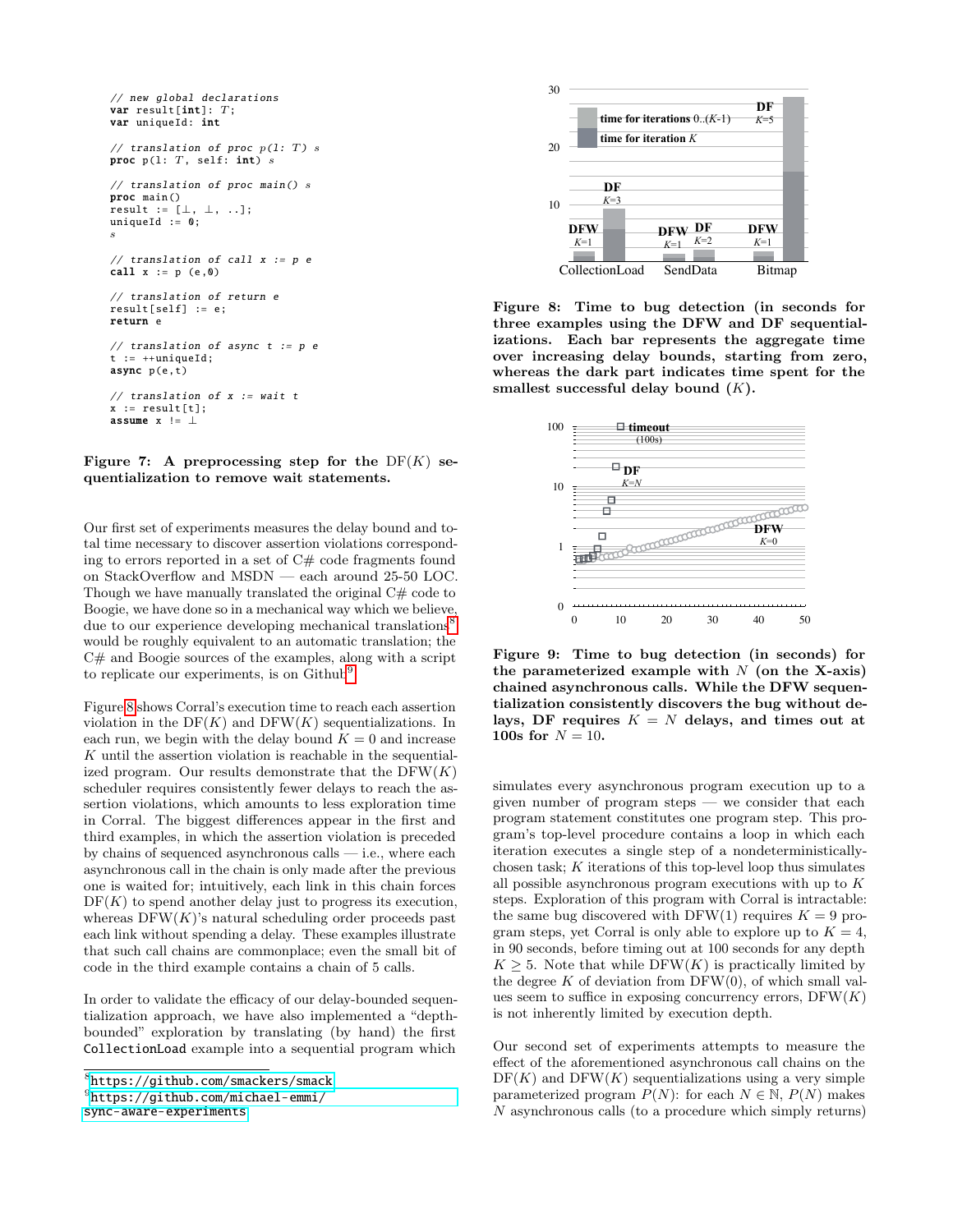waiting for each before calling the next, ultimately followed by an assertion violation — i.e., **assert false**. As Figure [9](#page-7-4) illustrates, the  $DFW(K)$  scheduler never requires a delay to reach the assertion, and its sequentialization scales well, with Corral completing in under 5 seconds even for chains of 50 calls. The  $DF(K)$  scheduler, however, requires N delays for each chain of N calls, and times out at 100 seconds without completing for chains of 10 calls. The utter simplicity of the program  $P(N)$  suggests that the DF(K) sequentialization is limited to very small chains, and ultimately small fragments of synchronization-heavy programs.

# 8. RELATED WORK

Our work follows the line of research on compositional reductions from concurrent to sequential programs. The initial so-called "sequentialization" [\[7\]](#page-8-6) explored multi-threaded programs up to one context-switch between threads, and was later expanded to handle a parameterized amount of contextswitches between a statically-determined set of threads executing in round-robin order [\[4,](#page-8-3) [5\]](#page-8-4). La Torre et al. [\[8\]](#page-8-7) later extended the approach to handle programs parameterized by an unbounded number of statically-determined threads, and shortly after, Emmi et al. [\[1\]](#page-8-0) further extended these results to handle an unbounded amount of dynamically-created tasks, which besides applying to multi-threaded programs, naturally handles asynchronous event-driven programs [\[9\]](#page-8-8). Bouajjani et al. [\[3\]](#page-8-2) pushed these results even further to a sequentialization which attempts to explore as many behaviors as possible within a given analysis budget. While others have continued to propose sequentializations for other bounded concurrent exploration criteria or program models [\[10,](#page-8-9) [11,](#page-8-10) [12,](#page-8-11) [13,](#page-8-12) [14,](#page-8-13) [15\]](#page-8-14), as far as we are aware, none of these sequentializations is based on a parameterized scheduler which can reduce exploration cost by taking into account program synchronization.

### 9. REFERENCES

- <span id="page-8-0"></span>[1] Emmi, M., Qadeer, S., Rakamaric, Z.: Delay-bounded scheduling. In: POPL '11: Proc. 38th ACM SIGPLAN-SIGACT Symposium on Principles of Programming Languages, ACM (2011) 411–422
- <span id="page-8-1"></span>[2] Lal, A., Qadeer, S., Lahiri, S.K.: A solver for reachability modulo theories. In: CAV '12. Volume 7358 of LNCS. 427–443
- <span id="page-8-2"></span>[3] Bouajjani, A., Emmi, M., Parlato, G.: On sequentializing concurrent programs. In: SAS '11: Proc. 18th International Symposium on Static Analysis. Volume 6887 of LNCS., Springer (2011) 129–145
- <span id="page-8-3"></span>[4] Qadeer, S., Rehof, J.: Context-bounded model checking of concurrent software. In: TACAS '05: Proc. 11th International Conference on Tools and Algorithms for the Construction and Analysis of Systems. Volume 3440 of LNCS., Springer (2005) 93–107
- <span id="page-8-4"></span>[5] Lal, A., Reps, T.W.: Reducing concurrent analysis under a context bound to sequential analysis. Formal Methods in System Design 35(1) (2009) 73–97
- <span id="page-8-5"></span>[6] Barnett, M., Leino, K.R.M., Moskal, M., Schulte, W.: Boogie: An intermediate verification language [http://](http://research.microsoft.com/en-us/projects/boogie/) [research.microsoft.com/en-us/projects/boogie/](http://research.microsoft.com/en-us/projects/boogie/).
- <span id="page-8-6"></span>[7] Qadeer, S., Wu, D.: KISS: Keep it simple and sequential. In: PLDI '04: Proc. ACM SIGPLAN Conference on Programming Language Design and

Implementation, ACM (2004) 14–24

- <span id="page-8-7"></span>[8] La Torre, S., Madhusudan, P., Parlato, G.: Model-checking parameterized concurrent programs using linear interfaces. In: CAV '10: Proc. 22nd International Conference on Computer Aided Verification. Volume 6174 of LNCS., Springer (2010) 629–644
- <span id="page-8-8"></span>[9] Sen, K., Viswanathan, M.: Model checking multithreaded programs with asynchronous atomic methods. In: CAV '06: Proc. 18th International Conference on Computer Aided Verification. Volume 4144 of LNCS., Springer (2006) 300–314
- <span id="page-8-9"></span>[10] Kidd, N., Jagannathan, S., Vitek, J.: One stack to run them all: Reducing concurrent analysis to sequential analysis under priority scheduling. In: SPIN '10: Proc. 17th International Workshop on Model Checking Software. Volume 6349 of LNCS., Springer (2010) 245–261
- <span id="page-8-10"></span>[11] Garg, P., Madhusudan, P.: Compositionality entails sequentializability. In: TACAS '11: Proc. 17th International Conference on Tools and Algorithms for the Construction and Analysis of Systems. Volume 6605 of LNCS., Springer (2011) 26–40
- <span id="page-8-11"></span>[12] Bouajjani, A., Emmi, M.: Bounded phase analysis of message-passing programs. In: TACAS '12: Proc. 18th International Conference on Tools and Algorithms for the Construction and Analysis of Systems. LNCS, Springer (2012)
- <span id="page-8-12"></span>[13] Atig, M.F., Bouajjani, A., Emmi, M., Lal, A.: Detecting fair non-termination in multithreaded programs. In: CAV '12: Proc. 24th International Conference on Computer Aided Verification. LNCS, Springer (2012)
- <span id="page-8-13"></span>[14] Emmi, M., Lal, A.: Finding non-terminating executions in distributed asynchronous programs. In: SAS '12: Proc. 19th International Static Analysis Symposium. LNCS, Springer (2012)
- <span id="page-8-14"></span>[15] Emmi, M., Lal, A., Qadeer, S.: Asynchronous programs with prioritized task-buffers. In: SIGSOFT FSE '12: Proc. 20th ACM SIGSOFT Symposium on the Foundations of Software Engineering, ACM (2012) 48
- [16] La Torre, S., Madhusudan, P., Parlato, G.: Reducing context-bounded concurrent reachability to sequential reachability. In: CAV '09: Proc. 21st International Conference on Computer Aided Verification. Volume 5643 of LNCS., Springer (2009) 477–492
- [17] La Torre, S., Madhusudan, P., Parlato, G.: Sequentializing parameterized programs (2010) Under submission.
- [18] Ghafari, N., Hu, A.J., Rakamarić, Z.: Context-bounded translations for concurrent software: An empirical evaluation. In: SPIN '10: Proc. 17th International Workshop on Model Checking Software. Volume 6349 of LNCS., Springer (2010) 227–244
- [19] Bouajjani, A., Emmi, M.: Analysis of recursively parallel programs. In: POPL '12: Proc. 39th ACM SIGPLAN-SIGACT Symposium on Principles of Programming Languages, ACM (2012) 203–214
- [20] Sharir, M., Pnueli, A.: Two approaches to interprocedural data-flow analysis. In Muchnick, S.S., Jones, N.D., eds.: Program Flow Analysis: Theory and Applications. Prentice-Hall (1981) 189–234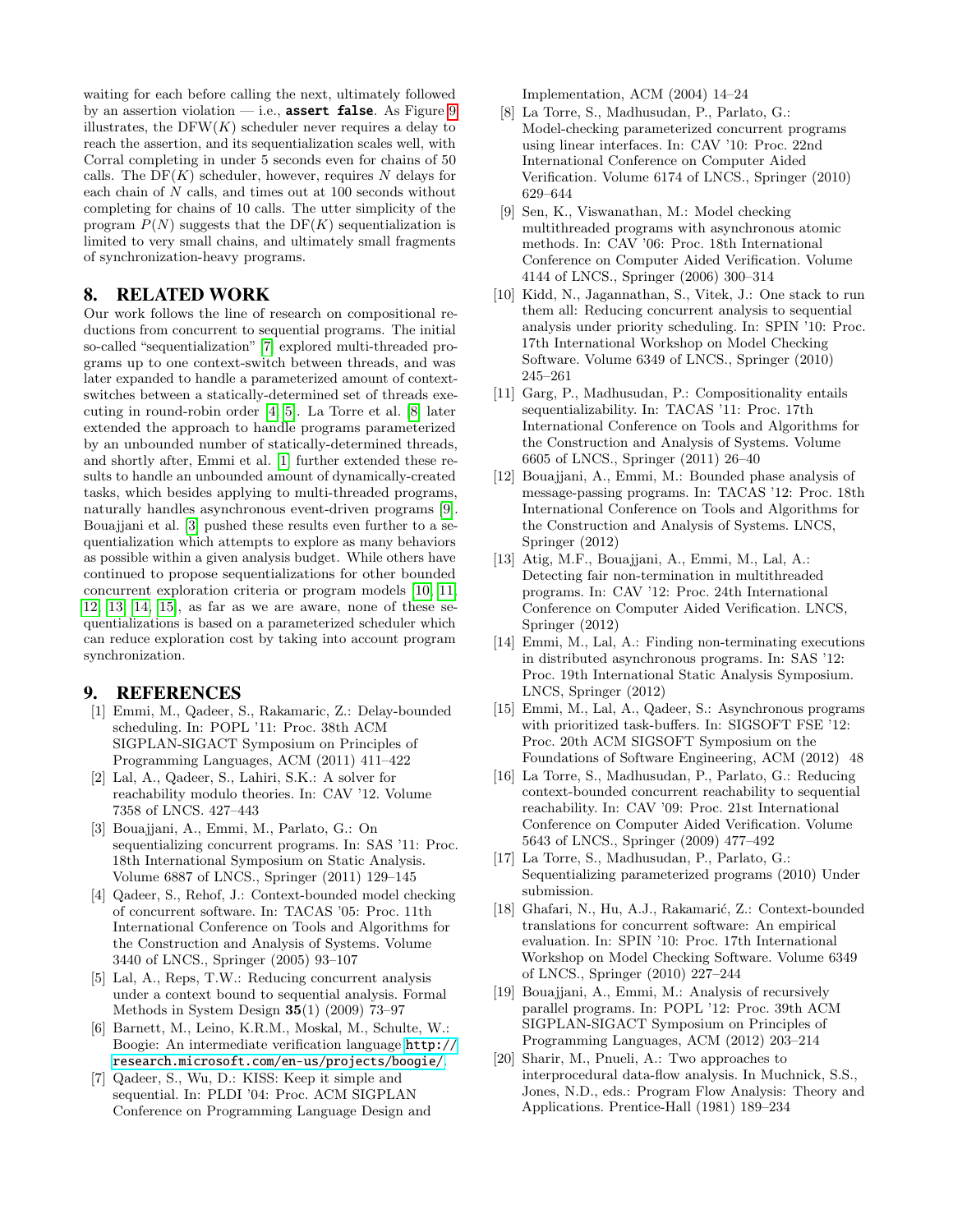- [21] Reps, T.W., Horwitz, S., Sagiv, S.: Precise interprocedural dataflow analysis via graph reachability. In: POPL '95: Proc. 22th ACM SIGPLAN-SIGACT Symposium on Principles of Programming Languages, ACM (1995) 49–61
- [22] Jhala, R., Majumdar, R.: Interprocedural analysis of asynchronous programs. In: POPL '07: Proc. 34th ACM SIGPLAN-SIGACT Symposium on Principles of Programming Languages, ACM (2007) 339–350
- [23] Ganty, P., Majumdar, R.: Algorithmic verification of asynchronous programs. ACM Trans. Program. Lang. Syst. 34(1) (2012) 6

### APPENDIX

# <span id="page-9-0"></span>A. PROGRAM TRANSITIONS FOR SEQUEN-TIAL STATEMENTS

Transition rules for the standard sequential program statements in an asynchronous program are listed in Figure [10.](#page-9-1)

The Skip rule just proceeds to the next statement. The Assume rule proceeds only if the expression e evaluates to true. The Then rule proceed to the then branch if the current valuation of the given expression e evaluates to true, Else rule proceeds to the else branch if e evaluates to false. The LOOP rule iterates the loop if the given expression  $e$ evaluates to true, and Break skips the loop if e evaluates to false. The Global/Local statements set the value of a global/local variable to the value that given expression evaluates to.

### B. PROOFS TO SELECTED RESULTS

### $R(P, \text{DFW}(K)) = \tilde{R}(P, K)$

The asynchronous semantics under  $DFW(K)$  and the compositional semantic are equivalent. Figure [11](#page-10-0) shows the construction of the interface I that summarizes exactly execution produced by DFW(1) scheduler (given in in Figure  $11(a)$  $11(a)$ ). Consider Task A, that consequently creates tasks B and  $C$ , waits for  $B$  (at the end of segment 1) and waits for  $C$  (at the end of segment 4).  $C$  is a delaying task (delays after segment 3) and completes after segment 5.

Basically, A updates the current state it executes in (following the standard sequential semantics). Each time it creates a task, it collects and sequences together the interfaces of these created tasks into  $J$  (see the sequencing of the interfaces of B and C in Figure [11\(](#page-10-0)b)). When it waits for a task, it sequences the accumulated tasks in  $J$  into  $I$  (as in Figure  $11(c)$  $11(c)$ . Then, it continues with its internal execution. When A waits for the delaying task C, J does not keep new posted tasks to be joined into  $I$ , hence  $I$  is not updated. But  $A$ continues sequencing the rest of its execution (segment 6) in a later round in which C completes. When A completes, it ends up with the interface  $I$  that summarizes the execution in Figure  $11(a)$ .

We can show the equivalence between the  $DFW(K)$  execution and the compositional semantics inductively. Consider building the execution of a program P. Initially, P starts in round 0 with an initial state  $g_0$ , having  $I[0]$ .in =  $g_0$ . At each statement of  $P$ , the compositional semantics builds the interface  $I$  of  $P$  iteratively.

| SkIP                                                                                          | Assume                                           |                 |
|-----------------------------------------------------------------------------------------------|--------------------------------------------------|-----------------|
| $C[\text{skip}; s] \rightarrow C[s]$                                                          | $C[\text{assume } e] \rightarrow C[\text{skip}]$ |                 |
| THEN                                                                                          | true $\in e(C)$                                  |                 |
| $\overline{C[\text{if } e \text{ then } s_1 \text{ else } s_2] \rightarrow C[s_1]}$           |                                                  |                 |
| ELSE                                                                                          | false $\in e(C)$                                 |                 |
| $\overline{C[\text{if } e \text{ then } s_1 \text{ else } s_2] \rightarrow C[s_2]}$           |                                                  |                 |
| Loop                                                                                          | true $\in e(C)$                                  |                 |
| $\overline{C[\text{while } e \text{ do } s] \rightarrow C[s; \text{while } e \text{ do } s]}$ |                                                  |                 |
| BREAK                                                                                         | false $\in e(C)$                                 |                 |
| $\overline{C[\text{while } e \text{ do } s] \rightarrow C[\text{skip}]}$                      |                                                  |                 |
| GLOBAL                                                                                        | ais a global variable                            | $v \in e(g, M)$ |
| $\langle g, M[x := e] \rangle \rightarrow \langle g(x \mapsto v), M[\text{skip}] \rangle$     |                                                  |                 |

Local

$$
x \text{ is a local variable}
$$

$$
v \in e(g, \ell) \qquad \ell_2 = \ell_1(x \mapsto v)
$$

$$
\langle g, m \cup \{i, \langle \ell_1, S[x := e] \rangle \cdot w, v\} \rangle \rightarrow \langle g, m \cup \{i, \langle \ell_2, S[\textbf{skip}] \rangle \cdot w, v\} \rangle
$$

### <span id="page-9-1"></span>Figure 10: Transition rules for sequential statements.

- At each execution of a sequential statement, it updates its current state  $g \to g'$  yielding  $\langle g, w, k, d, I, J \rangle \to$  $\langle g', w, k, d, I, J \rangle$ .
- At each task creation, it creates a new task interface summarizing its child task and joins this new child task's interface to the collected tasks. The join operation ensures that this new task starts its execution where the last posted task has left off. Hence, it simulates the execution of this task in the ordering that  $DFW(K)$ provides. As a result of the join operation, out of J now keeps the effects of this last posted task. Sequencing an interface of another task to J will simulate that task to start from where the last task in J ends in.
- When a task waits, the cumulated tasks in  $J$  update  $I$ by appending to it, enabling the next statements of the program to operate on the state reached by executing the tasks in J. The transition also moves the current task to the round and the state where the waited task has completed. This simulates the execution under  $DFW(K)$  that schedules the waiting task in the round that the waited task completes, after the execution of all its children tasks. Notice that the input and the output intermediate states of  $I$  are equal, since the task waits and does not involve in the execution until the waited task completes.
- When a task is delayed, CDelay assigns the current state to the out state of the interface, and moving the next state in a later round.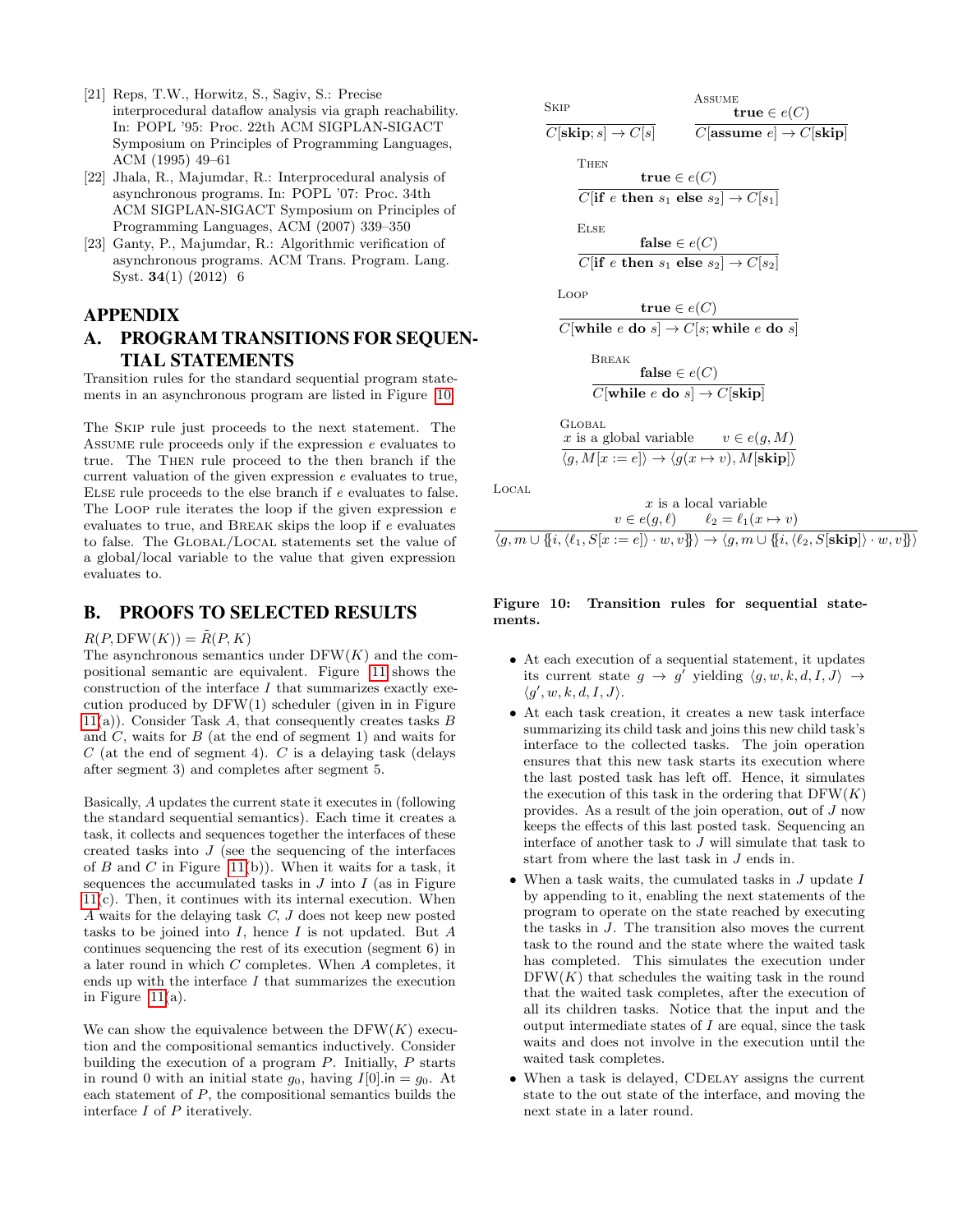

<span id="page-10-0"></span>Figure 11: Simulating an asynchronous program using compositional semantics.

At the end of the execution,  $I[k]$  out keeps the state reached in at most k delays.

#### $R_{\varphi}(\Sigma(P,K)) = R(P,K)$

Here, we prove that for an asynchronous program  $P$ , our translation precisely produces the compositional semantics and the set of reachable global values in the K-delay sequentialization  $\Sigma(P, K)$  of an asynchronous program P is precisely equal to the set of values reachable in  $P$  in the  $K$ bounded compositional semantics.

Our sequentialization actually encodes the interfaces in the compositional semantics using G, Guess, Next and Save variables. Essentially, Next keeps J.out and gets updated each time  $J$  is joined with a newly posted task. To be able to append the posted tasks after the internal task that creates them, initially Next is set to the state it pauses (in either a wait or return statement) or delays. Since do not know that state initially, we guess the ending states of each round and keep in Guess. When we reach to that pause/delay point, we validate the guess.

- The CAsync rule is encoded by the translation of the async statement. The translation sets the current state g to the next state where the last posted task has finished with (corresponding to the  $J$ -out). It updates the next variable with the new task's ending state which is guessed before its execution and it is verified to be the current state after the execution of the posted task. This precisely captures the generation of a new interface for the new task and joining it with the accumulated task interface J.
- CWait rule is encoded by the translation of wait statement. The translation verifies the guess that keeps the pause state of the current task to be the current state and sets the state to next that keeps the ending state of the last posted task. This has the same behavior with the CWAIT rule as it joins the current interface with  $J$  (ensuring that the out state of the  $I$  is equal to the in state of  $J$ ). Since the translation does not touch the states g[i] in the intermediate rounds, it satisfies

the equality of the in and in states of these intermediate rounds.

• CDelay rule is encoded in the translation of preemption that increases the current round. Since the program reads the value of the g as  $g[i]$  in a given round i, it already operates on the state corresponding to its current round.

The DFW(K) value reachability problem is in NP.  $W_{\mathcal{P}}$  prove membership in NP by constructing a polynomial time algorithm that verifies a guessed polynomial-sized execution witness in polynomial time. The verifier program reaches its final state if the provided witness is valid, hence reduces our NP-membership problem to the reachability in this verifier program.

A witness represents a K-delaying execution is a list of delaying task interfaces in an asynchronous program P given in the depth-first traversal order of the task creation tree. Here, we extend a task interface to include the procedure that the task executes together with its parameter, the round it starts its execution in, total number of tasks it posts and the indices of this children in the witness in order.

The construction of the verifier program uses a similar symbolic encoding with our sequentialization and given in Figure [12.](#page-13-0)

The program uses the witness delaying tasks and the total number of delays as the global variables and calls the verifier (the translated procedure) of each task separately. Each procedure checks whether: (i) the execution of this task yields the  $g$ .in and  $g$ .out states of its interface and (ii) it posts all its children tasks in the given order.

Similar to the encoding of sequentialization, translated procedure keeps save, guess and next states in addition to the current round it executes in and the number of tasks it has posted. If non-delaying task is created, we just update the next state applying its effect. If it is a delaying task, we first check whether the posted procedure is the procedure of the next task to be executed and current round is the start round of this task. Also, the interface of this task is checked whether  $g$  in state match  $g$  out state of the last executed task (if this is the first posted task, it should match the end state of the creator task).

When a task delays, the current round is incremented and the state is set to the initial state of that round. Moreover, the next state is updated by applying the effects of  $numPosted$ tasks (a new task will begin after the execution of the creator task and the  $numPosted$  number of tasks posted in earlier rounds).

When a task returns, we verify whether it has posted all its children tasks. The out state of that round is calculated by appending the children tasks' effects to the current state and checked whether it is equal to the g.out of this task. If the task returns in a round earlier then  $k$ , the rest of the task interface is filled in with the children tasks' interfaces and g.in and g.out states of children are validated whether they correspond to each other. The interface of the execution is valid if these interfaces match and the task has created the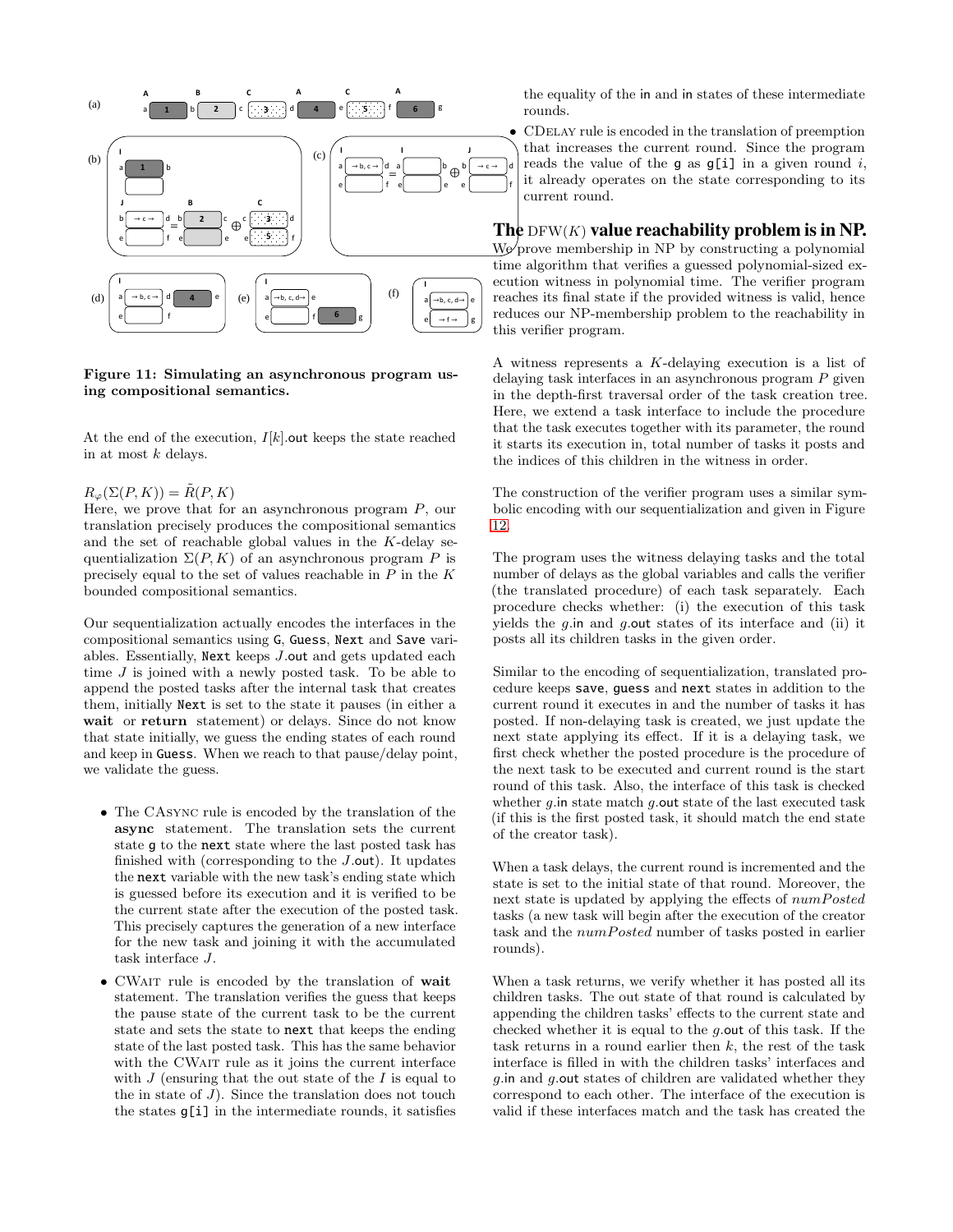$numPosted$  number of tasks.

# C. A STUDY OF ASYNCHRONOUS PRO-GRAMMING ERRORS

In this section we study classes of common asynchronous programming errors, as found in blog posts, online discussion forums such as StackOverflow, and MSDN's online documentation. The presented examples are written in  $C#5.0$ , having two new asynchronous programming constructs async and  $\texttt{await.}$  <br> An asynchronous procedure in C# is a non-blocking procedure that begins its execution synchronously and may continue asynchronously when it meets an await statement. If an await statement waits for a task which is not completed, it registers the rest of the execution as a callback of the waited task and returns control of execution to its caller. The semantics of the asynchronous procedure in  $C#$  (whose part of statements execute concurrently to its caller) is different then a task creation that posts a task to be executed completely in parallel to its caller. Though, our method can still be used to detect possible bugs in these programs (with a possibility of false positives) as we provide in [7.](#page-6-1) (Note that C# also provides constructs for task creation and blocking wait.)

# C.1 Bugs due to Unmanaged Side Effects

A await statement makes sure that the rest of the code after this statement does not execute until the waited task completes. However, it does not provide any guarantees to the caller of this method. While writing asynchronous programs, programmer may neglect the fact that an asynchronous task (executed by a non-blocking call) may not be completed when the control of execution returns to the caller. The programmer should be aware of the side effects of non-blocking calls methods when some data are expected to be returned or set. A convenient way to prevent these bugs is to make sure that the task whose effect is required has finished (i.e. checking whether it has completed or waiting for it) before the rest of the statements. To be able to **wait** or await for a task, that non-blocking method should return a Task handle instead of void. There are many discussions related to this category of bugs and real buggy code samples on the web blogs and programming forums.

### Example 1. A Windows store app example on MSDN

async void Button1\_Click (object Sender , EventArgs e)

DebugPrint ("Received\_Data: " + m\_GetResponse);

string m GetResponse:

await Task.Delay (2000);

async void SendData(string url)

var request = WebRequest.Create(url);

m\_GetResponse = stream. ReadToEnd ();

{ try{

}

} }

{

}

In the Button1\_Click method, non-blocking SendData method is called and it is waited for two seconds (since the printing statement executes after the delaying task completes after two seconds). The printing statement uses a variable that will be set in SendData. SendData method, creates a request and awaits for a non-blocking method that will return a response. Notice that, if the response is not ready, SendData method returns to its caller when it awaits GetResponseAsync. After getting the response, the rest of the body executes as a callback and sets m\_GetResponse. In case it takes longer than two seconds to complete SendData, the contents of m\_GetResponse will not be ready.

The code can be corrected by awaiting for SendData method before using m\_GetResponse in its caller method. Since SendData is "async void" and does not return a task, it cannot be awaited. So, SendData should be modified so that it returns a task and is awaited instead of awaiting Task.Delay. Another problem of the code is since it does not return a task, it is not possible to catch the exceptions.

#### Example 2. from a post on MSDN Forums

```
SendData("https://secure.flickr.com/services/oauth/request_token");
catch (Exception ex) {<br>| Dictionary<String, Object> pageState)<br>| rootPage.NotifyUser("Error_posting_data_to_server." + ex.Me$sage);<br>| this.VM = navigationParameter as ViewModel;
using (var response = await request. GetResponseAsync ())
  using (var stream = new StreamReader(response.GetResponseStreamn)d) ViewModel calls a non-blocking method InitializeData
                                                                   public App ()
                                                                   {
                                                                      this. InitializeComponent ();
                                                                      this. VM = new ViewModel();
                                                                    }
                                                                   protected async override void OnLaunched ( LaunchActivatedEventArgs args)
                                                                    {
                                                                     Frame appFrame = new Frame();
                                                                     SuspensionManager . RegisterFrame (appFrame , "AppFrame");
                                                                     appFrame.Navigate(typeof( CategoriesPage ), this.VM);
                                                                     Window.Current.Content = appFrame;
                                                                     Window.Current. Activate ();
                                                                   }
                                                                   public ViewModel ()
                                                                    {
                                                                     this. InitializeData ();
                                                                   }
                                                                   private async void InitializeData ()
                                                                    {
                                                                      this. InvFileName = "NVIN Home. xml";
                                                                     await this. DeserializeDataSetAsync ();
                                                                   }
                                                                   private async Task DeserializeDataSetAsync ()
                                                                    {
                                                                     StorageFolder storageFolder = ApplicationData.Current.LocalFolder;
                                                                     var dcs = new DataContractSerializer(typeof(ObservableCollection<Cate
                                                                     using (var stream1 = await storageFolder.OpenStreamForReadAsync(this
                                                                        this. Categories = (ObservableCollection<Category>) dcs. ReadObject (stream)
                                                                   }
                                                                    // Categoriespage code
                                                                   // When we arrive here , this.VM. Categories may be null
                                                                   protected override async void LoadState (Object navigationParameter ,
                                                                     Dictionary<String, Object> pageState)
                                                                     this. itemsViewSource .Source = this.VM. Categories ;
                                                                   }
                                                                   The programmer calls ViewModel constructor in the App
```
which awaits DeserializeDataAsync. Upon waiting, this method returns the control of execution to its caller. In some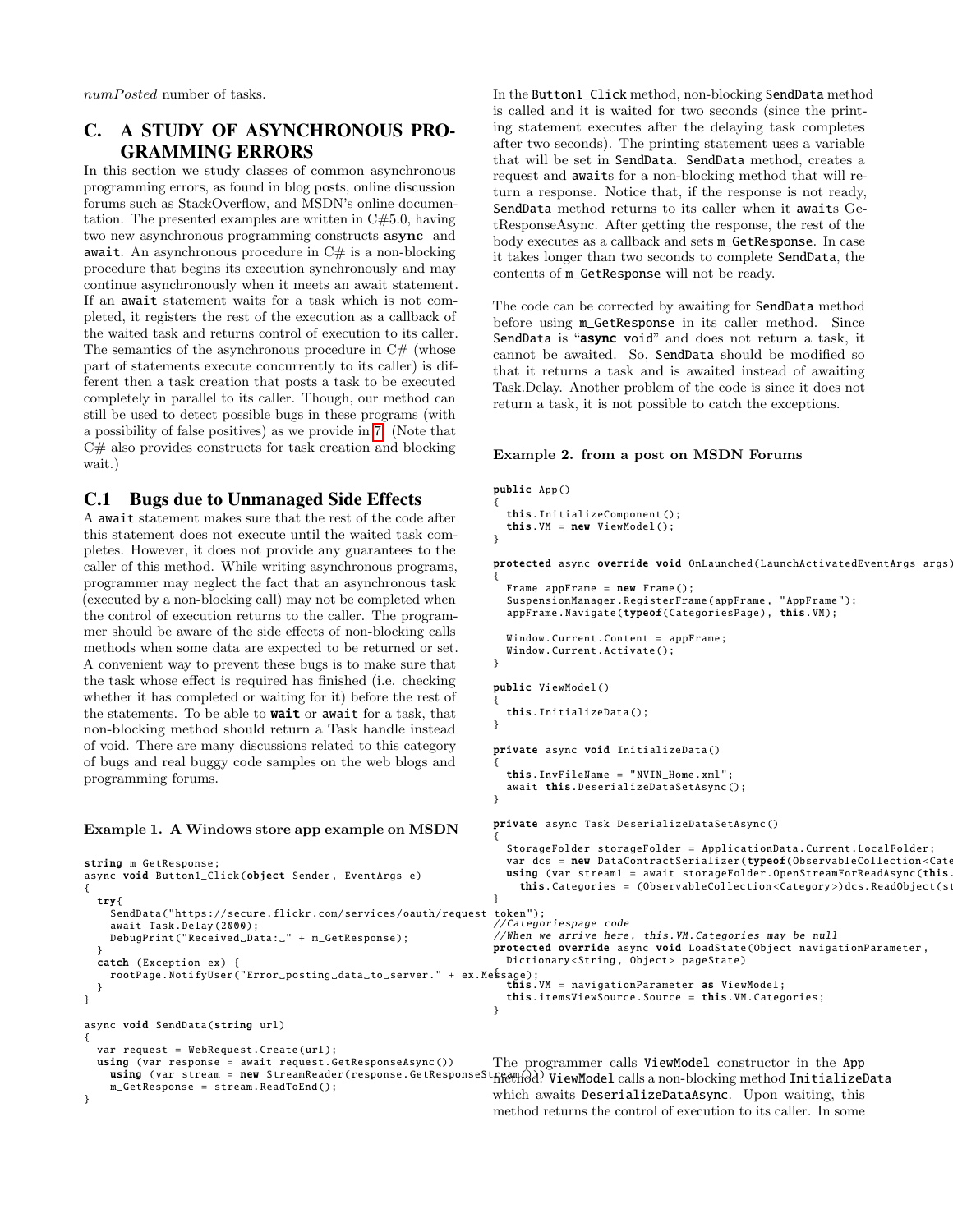executions of the program, it is probable that the execution of DeserializeDataAsync (which also calls another nonblocking method OpenStreamForReadAsync has not finished when its caller resumes execution. In such a case, the categories collection is not loaded when it is used.

# C.2 Bugs due to Unexpected Asynchronous Activity

In the first category of bugs, the programmer knows that there are some concurrent parts in his program. In some cases (e.g. when the programmer uses some library methods) he may not be aware of the asynchronous activity that his program exhibits. An application programmer can know whether a library method is blocking or non-blocking by looking at the method signature. However, a method not declared as **async** may involve some asynchronous activity, i.e. return to its caller asynchronously without completing its job. Consider a library method that calls an async void non-blocking method inside. The caller does not await for this method since it does not return a task. Since the method does not contain an await statement, it will not be declared as **async** ( $C#$  requires methods having await (in  $C#$ , await) statement to be declared as **async**). From the programmer's point of view, this library method is synchronous (i.e. blocking) and he can use it by assuming that all of the work in this method has completed when the control returns to his program. Note that, a method having some asynchronous activity can be declared as synchronous when (i) it does not await for the asynchronous method (possibly an async void method that does not cause a warning when does not await) or (ii) it has a blocking **wait** method that blocks the execution of this method until the waited task is finished. While the first case may result in bugs caused by the hidden concurrency, the latter case may cause deadlocks depending on the thread it blocks.

### Example 3. from a post on StackOverflow

```
// MySubClass
BitmapImage m_bmp;<br>protected override async void OnNavigatedTo(NavigationEventArgs<sup>21</sup>B)<br>{
 base. OnNavigatedTo (e):
  await PlayIntroSoundAsync ();
  image1.Source = m_bmp;
  Canvas.SetLeft(image1, Window.Current.Bounds.Width - m_bmp.Pit@bK$@dk@allowed by the program's control flow. It is harder
}
protected override async void LoadState (Object nav, Dictionary
{
 m_bmp = new BitmapImage();
 var file = await StorageFile.GetFileFromApplicationUriAsync("ms-appx:///pic.png");
  using (var stream = await file. OpenReadAsync ())
    await m_bmp. SetSourceAsync (stream);
}
// base class
class LayoutAwarePage : Page
{
  protected override void OnNavigatedTo ( NavigationEventArgs e)
  {
                  // ...
    this. LoadState (e.Parameter , null);
 }
}
```
OnNavigatedTo and LoadState are overriden methods and made non-blocking. In OnNavigatedTo, the programmer calls the base method and awaits for a non-blocking PlayIntroSound method. Then, he uses the image which is set in OnNavigatedTo method. The problem here is that, the base OnNavigatedTo method has a non-blocking call to the overriden LoadState method which may return before completing its job. In turn, the base OnNavigatedTo also returns before completion. In such a case, the image will not be set and length and width of the image will be zero.

# C.3 Bugs due to Task-Buffer Nondeterminism

Each programming language gives different semantics to task buffer in which the posted tasks are collected. Consider the following cases for a single serial and/or FIFO task buffer:

- Tasks in the buffer execute serially (one after the other) in FIFO order: The execution is equivalent to a sequential execution of the tasks in the order they are posted.
- Tasks in the buffer execute serially but not guaranteed to be taken in FIFO order: In this case, tasks can be considered to execute atomically, but their dispatching order is nondeterministic. The execution may be problematic if the tasks involve non-commutative work, since the result of the whole execution depends on the dispatching order of tasks.
- Tasks on a FIFO task buffer do not execute serially: Although the tasks are dispatched in the order they are posted, their execution is concurrent since the tasks can interleave. The execution of tasks can interfere with shared memory accesses and bugs can arise from data races.

C# thread pool maintains a global task queue (for top level tasks) in FIFO order and a local task queue (for nested tasks that are created in the context of other tasks) in LIFO order. When a thread is available, it takes a task from a task queue (first checks the local queue and then the global one) and executes it. By implication, the posted tasks can be executed in parallel by different threads. The execution of  $C#$  tasks can be considered in the third case, having an ordered buffer and allowing concurrent execution of tasks.

# C.4 Bugs due to Complicated Control Flow

Control flow bugs are caused when undesired flow of executo follow and reason about in asynchronous programs that create tasks, do non-blocking method calls, wait for their result and post callbacks.

The following example, the programmer refactors his code by dividing a method into two methods. Although it seems to be a minor modification, the control flow of the new program changes and allows for some buggy executions. This example demonstrates the fact that it is harder to follow the control flow in asynchronous programs. If a programmer is not aware of the new way of thinking and analysis for asynchronous programs, he can unintentionally introduce bugs into his programs.

Example 4. from the blog of Nordic Software Company